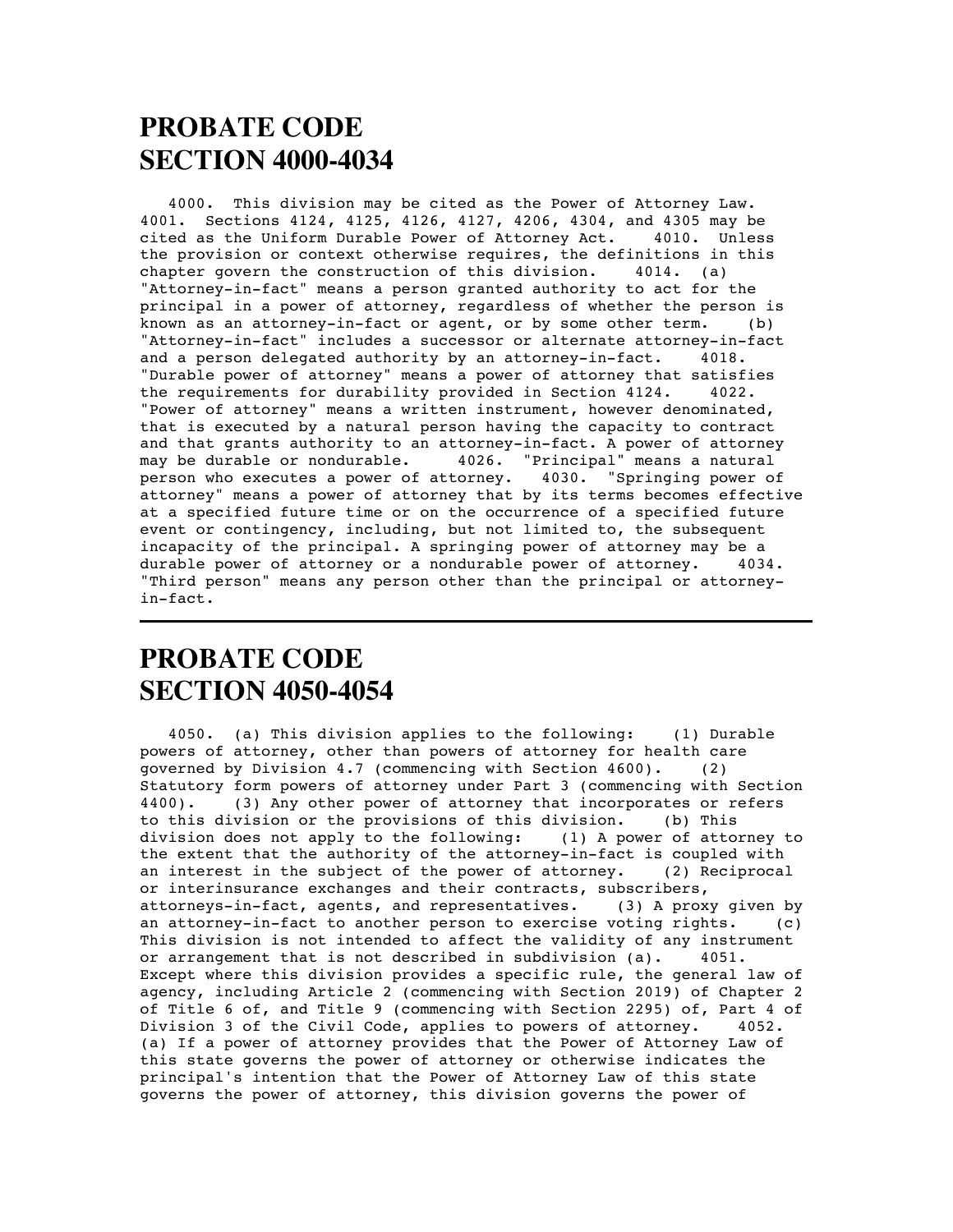attorney and applies to acts and transactions of the attorney-in-fact in this state or outside this state where any of the following conditions is satisfied: (1) The principal or attorney-in-fact was domiciled in this state when the principal executed the power of attorney. (2) The authority conferred on the attorney-in-fact<br>relates to property, acts, or transactions in this state. (3) The relates to property, acts, or transactions in this state. acts or transactions of the attorney-in-fact occurred or were intended to occur in this state. (4) The principal executed the power of attorney in this state. (5) There is otherwise a reasonable relationship between this state and the subject matter of the power of attorney. (b) If subdivision (a) does not apply to the power of attorney, this division governs the power of attorney and applies to the acts and transactions of the attorney-in-fact in this state where either of the following conditions is satisfied: (1) The principal was domiciled in this state when the principal executed the power of attorney. (2) The principal executed the power of attorney in this state. (c) A power of attorney described in this section remains subject to this division despite a change in domicile of the principal or the attorney-in-fact, or the removal from this state of property that was the subject of the power of attorney. 4053. A durable power of attorney executed in another state or jurisdiction in compliance with the law of that state or jurisdiction or the law of this state is valid and enforceable in this state to the same extent as a durable power of attorney executed in this state, regardless of whether the principal is a domiciliary of this state. 4054. Except as otherwise provided by statute: (a) On and after January 1, 1995, this division applies to all powers of attorney regardless of whether they were executed before, on, or after January 1, 1995. (b) This division applies to all proceedings concerning powers of attorney commenced on or after January 1, 1995. (c) This division applies to all proceedings concerning powers of attorney commenced before January 1, 1995, unless the court determines that application of a particular provision of this division would substantially interfere with the effective conduct of the proceedings or the rights of the parties and other interested persons, in which case the particular provision of this division does not apply and prior law applies. (d) Nothing in this division affects the validity of a power of attorney executed before January 1, 1995, that was valid under prior law.

### **PROBATE CODE SECTION 4100-4102**

 4100. This part applies to all powers of attorney under this division, subject to any special rules applicable to statutory form powers of attorney under Part 3 (commencing with Section 4400). 4101. (a) Except as provided in subdivision (b), the principal may limit the application of any provision of this division by an express statement in the power of attorney or by providing an inconsistent rule in the power of attorney. (b) A power of attorney may not limit either the application of a statute specifically providing that it is not subject to limitation in the power of attorney or a statute concerning any of the following: (1) Warnings or notices required to be included in a power of attorney. (2) Operative dates of statutory enactments or amendments. (3) Execution formalities. (4) Qualifications of witnesses. (5) Qualifications of attorneys-in-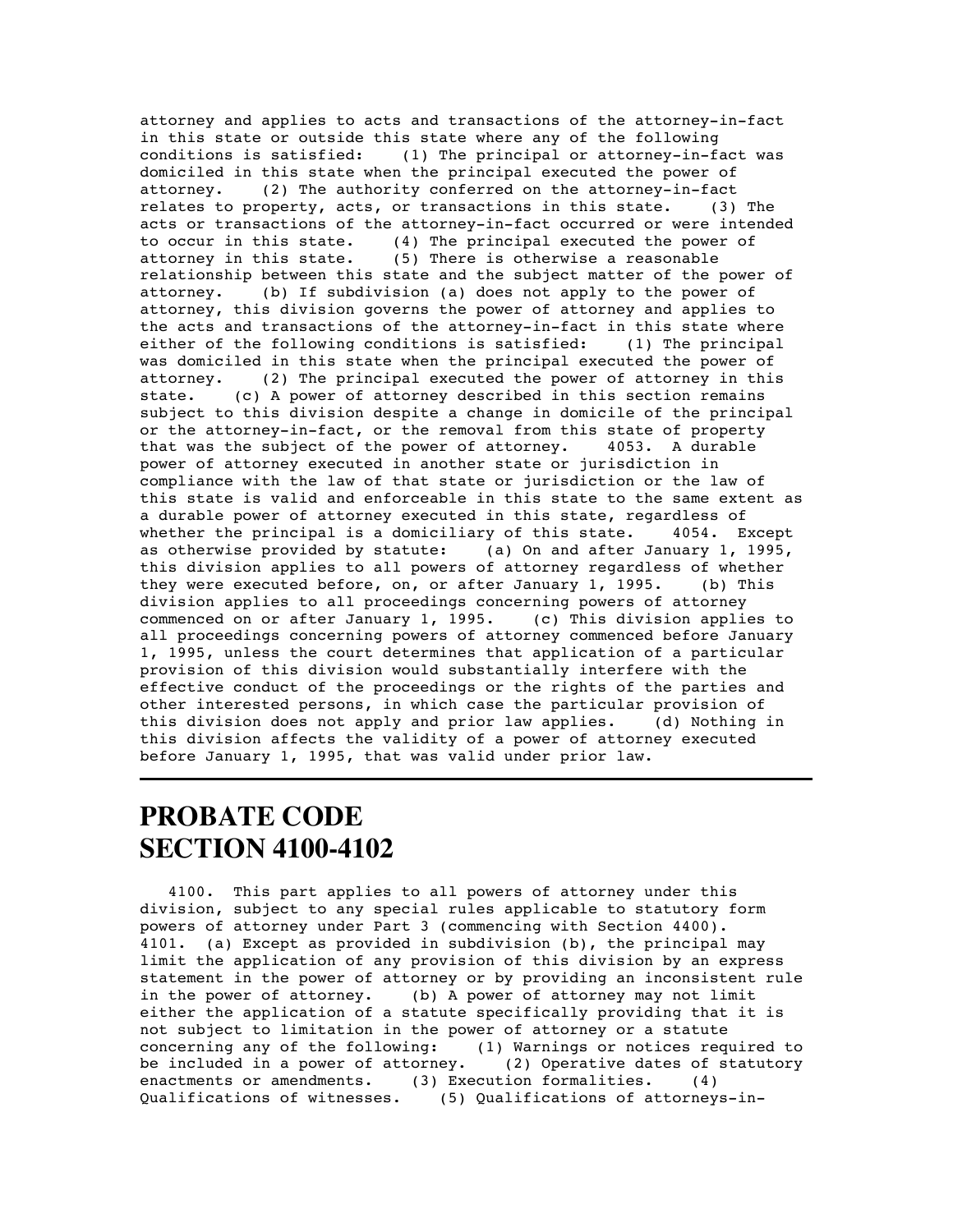fact. (6) Protection of third persons from liability. 4102. Notwithstanding Section 4128: (a) Except as provided in subdivision (b), on and after January 1, 1995, a printed form of a durable power of attorney may be sold or otherwise distributed if it satisfies the requirements of former Section 2510.5 of the Civil Code. (b) A printed form of a durable power of attorney printed on or after January 1, 1986, that is sold or otherwise distributed in this state for use by a person who does not have the advice of legal counsel shall comply with former Section 2510 of the Civil Code or with Section 4128 of this code. (c) A durable power of attorney executed on or after January 1, 1995, using a printed form that complies with subdivision (b) of former Section 2400 of the Civil Code, as enacted by Chapter 511 of the Statutes of 1981, or with former Section 2510 of the Civil Code, is as valid as if it had been executed using a printed form that complies with Section 4128 of this code.

### **PROBATE CODE SECTION 4120-4130**

 4120. A natural person having the capacity to contract may execute a power of attorney. 4121. A power of attorney is legally sufficient if all of the following requirements are satisfied: (a) The power of attorney contains the date of its execution. (b) The power of attorney is signed either (1) by the principal or (2) in the principal's name by another adult in the principal's presence and at the principal's direction. (c) The power of attorney is either (1) acknowledged before a notary public or (2) signed by at least two witnesses who satisfy the requirements of Section 4122. 4122. If the power of attorney is signed by witnesses, as provided in Section 4121, the following requirements shall be satisfied: (a) The witnesses shall be adults. (b) The attorney-in-fact may not act as a witness. (c) Each witness signing the power of attorney shall witness either the signing of the instrument by the principal or the principal's acknowledgment of the signature or the power of attorney. 4123. (a) In a power of attorney under this division, a principal may grant authority to an attorney-in-fact to act on the principal's behalf with respect to all lawful subjects and purposes or with respect to one or more express subjects or purposes. The attorney-in-fact may be granted authority with regard to the principal's property, personal care, or any other matter. (b) With regard to property matters, a power of attorney may grant authority to make decisions concerning all or part of the principal' s real and personal property, whether owned by the principal at the time of the execution of the power of attorney or thereafter acquired or whether located in this state or elsewhere, without the need for a description of each item or parcel of property. (c) With regard to personal care, a power of attorney may grant authority to make decisions relating to the personal care of the principal, including, but not limited to, determining where the principal will live, providing meals, hiring household employees, providing transportation, handling mail, and arranging recreation and entertainment. 4124. A durable power of attorney is a power of attorney by which a principal designates another person as attorney-infact in writing and the power of attorney contains any of the following statements: (a) "This power of attorney shall not be affected by subsequent incapacity of the principal." (b) "This power of attorney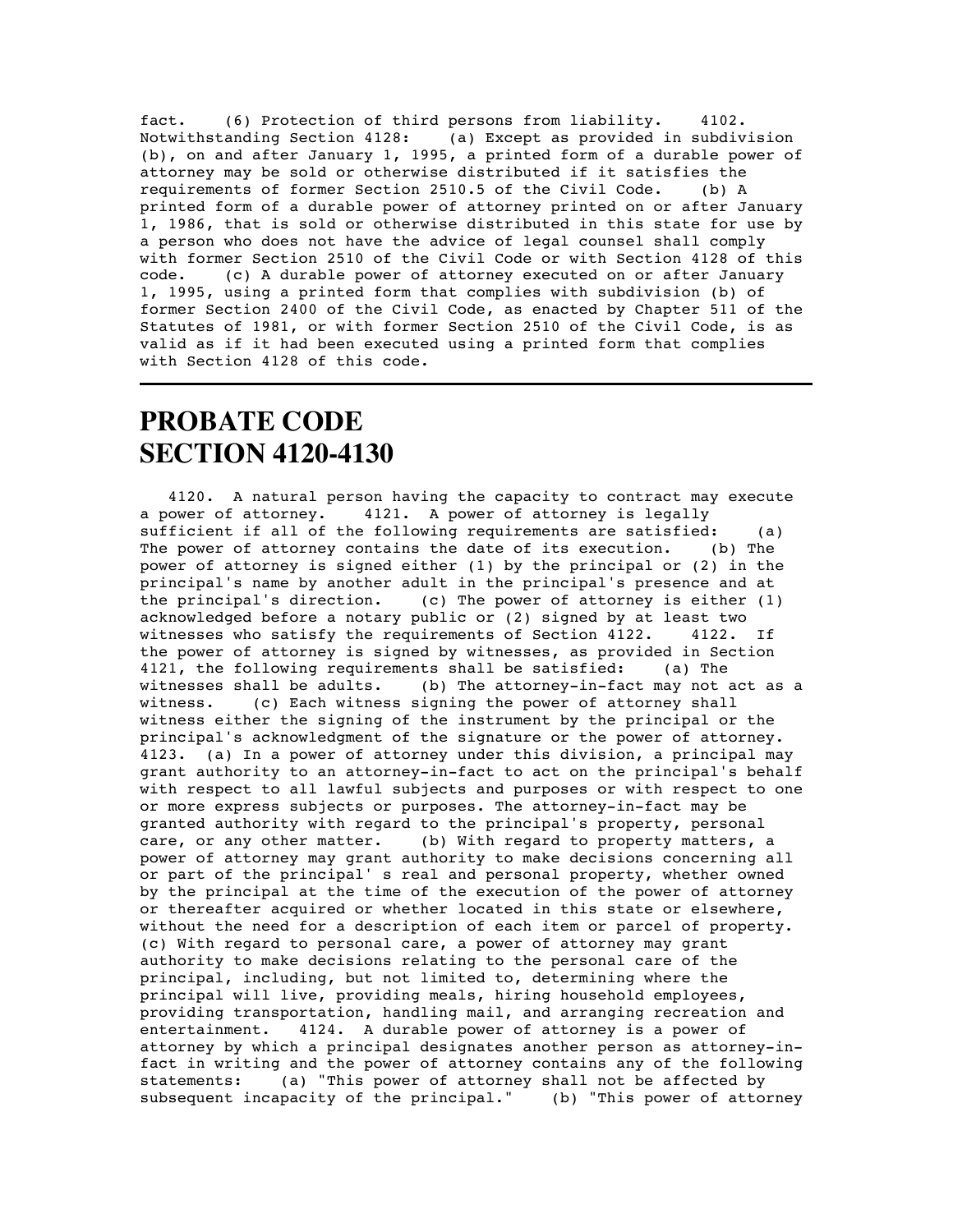shall become effective upon the incapacity of the principal." (c) Similar words showing the intent of the principal that the authority conferred shall be exercisable notwithstanding the principal's subsequent incapacity. 4125. All acts done by an attorney-in-fact pursuant to a durable power of attorney during any period of incapacity of the principal have the same effect and inure to the benefit of and bind the principal and the principal's successors in interest as if the principal had capacity. 4126. (a) A principal may nominate, by a durable power of attorney, a conservator of the person or estate or both, or a guardian of the person or estate or both, for consideration by the court if protective proceedings for the principal's person or estate are thereafter commenced. (b) If the protective proceedings are conservatorship proceedings in this state, the nomination has the effect provided in Section 1810 and the court shall give effect to the most recent writing executed in accordance with Section 1810, whether or not the writing is a durable power of attorney. 4127. Unless a power of attorney states a time of termination, the authority of the attorney-in-fact is exercisable notwithstanding any lapse of time since execution of the power of attorney. 4128. (a) Subject to subdivision (b), a printed form of a durable power of attorney that is sold or otherwise distributed in this state for use by a person who does not have the advice of legal counsel shall contain, in not less than 10-point boldface type or a reasonable equivalent thereof, the following warning statements: Notice to Person Executing<br>Durable Power of Attorney A durable power of attorney is an A durable power of attorney is an important legal document. By signing the durable power of attorney, you are authorizing another person to act for you, the principal. Before you sign this durable power of attorney, you should know these important facts: Your agent (attorney-in-fact) has no duty to act unless you and your agent agree otherwise in writing. This document gives your agent the powers to manage, dispose of, sell, and convey your real and personal property, and to use your property as security if your agent borrows money on your behalf. This document does not give your agent the power to accept or receive any of your property, in trust or otherwise, as a gift, unless you specifically authorize the agent to accept or receive a gift. Your agent will have the right to receive reasonable payment for services provided under this durable power of attorney unless you provide otherwise in this power of attorney. The powers you give your agent will continue to exist for your entire lifetime, unless you state that the durable power of attorney will last for a shorter period of time or unless you otherwise terminate the durable power of attorney. The powers you give your agent in this durable power of attorney will continue to exist even if you can no longer make your own decisions respecting the management of your property. You can amend or change this durable power of attorney only by executing a new durable power of attorney or by executing an amendment through the same formalities as an original. You have the right to revoke or terminate this durable power of attorney at any time, so long as you are competent. This durable power of attorney must be dated and must be acknowledged before a notary public or signed by two witnesses. If it is signed by two witnesses, they must witness either (1) the signing of the power of attorney or (2) the principal's signing or acknowledgment of his or her signature. A durable power of attorney that may affect real property should be acknowledged before a notary public so that it may easily be recorded. You should read this durable power of attorney carefully. When effective, this durable power of attorney will give your agent the right to deal with property that you now have or might acquire in the future. The durable power of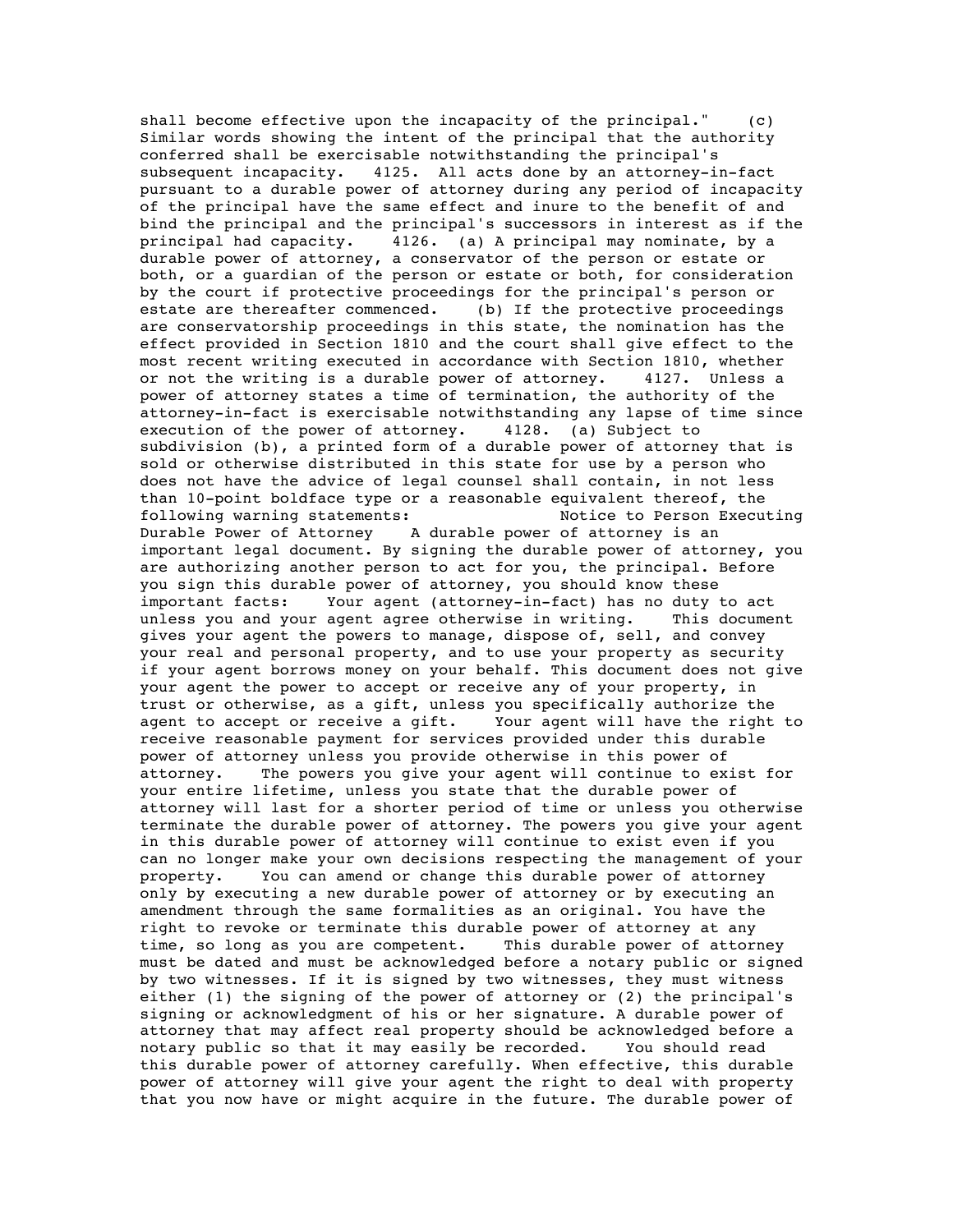attorney is important to you. If you do not understand the durable power of attorney, or any provision of it, then you should obtain the assistance of an attorney or other qualified person. Notice to Person Accepting the Appointment as Attorney-in-Fact By acting or agreeing to act as the agent (attorney-in-fact) under this power of attorney you assume the fiduciary and other legal responsibilities of<br>an agent. These responsibilities include: 1. The legal duty to act an agent. These responsibilities include: solely in the interest of the principal and to avoid conflicts of interest. 2. The legal duty to keep the principal's property separate and distinct from any other property owned or controlled by you. You may not transfer the principal's property to yourself without full and adequate consideration or accept a gift of the principal's property unless this power of attorney specifically authorizes you to transfer property to yourself or accept a gift of the principal's property. If you transfer the principal's property to yourself without specific authorization in the power of attorney, you may be prosecuted for fraud and/or embezzlement. If the principal is 65 years of age or older at the time that the property is transferred to you without authority, you may also be prosecuted for elder abuse under Penal Code Section 368. In addition to criminal prosecution, you may also be sued in civil court. I have read the foregoing notice and I understand the legal and fiduciary duties that I assume by acting or agreeing to act as the agent (attorney-in-fact) under the terms of this power of attorney. Date: (Signature of agent) and (Signature of agent) and (Print

name of agent) (b) Nothing in subdivision (a) invalidates any transaction in which a third person relied in good faith on the authority created by the durable power of attorney. (c) This section does not apply to a statutory form power of attorney under Part 3 (commencing with Section 4400). 4129. (a) In a springing power of attorney, the principal may designate one or more persons who, by a written declaration under penalty of perjury, have the power to determine conclusively that the specified event or contingency has occurred. The principal may designate the attorney-in-fact or another person to perform this function, either alone or jointly with other persons. (b) A springing power of attorney containing the designation described in subdivision (a) becomes effective when the person or persons designated in the power of attorney execute a written declaration under penalty of perjury that the specified event or contingency has occurred, and any person may act in reliance on the written declaration without liability to the principal or to any other person, regardless of whether the specified event or contingency has actually occurred. (c) This section applies to a power of attorney whether executed before, on, or after January 1, 1991, if the power of attorney contains the designation described in subdivision (a). (d) This section does not provide the exclusive method by which a power of attorney may be limited to take effect on the occurrence of a specified event or contingency. 4130. (a) If a principal grants inconsistent authority to one or more attorneys-in-fact in two or more powers of attorney, the authority granted last controls to the extent of the inconsistency. (b) This section is not subject to limitation in the power of attorney.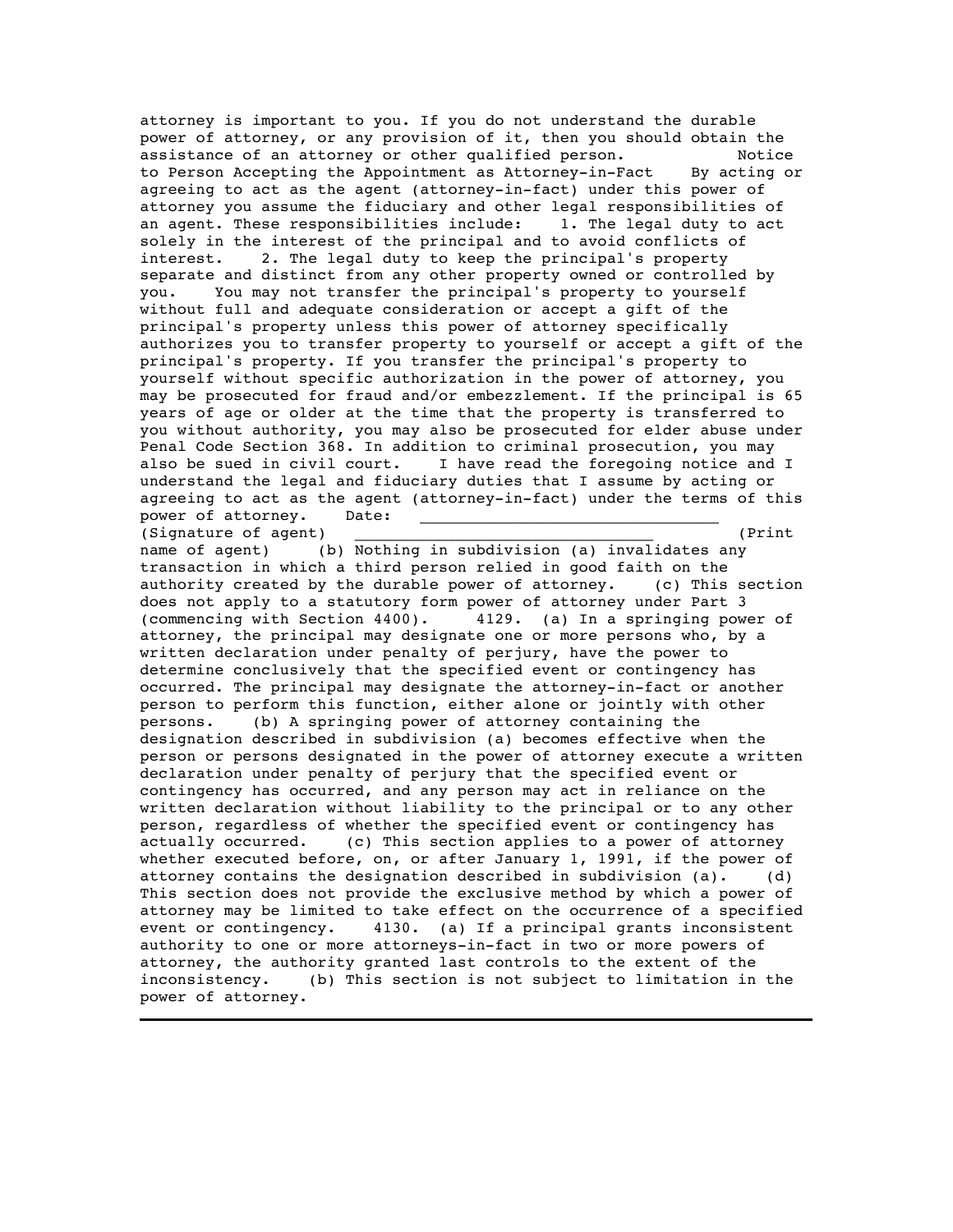# **PROBATE CODE SECTION 4150-4155**

 4150. (a) A principal may modify a power of attorney as follows: (1) In accordance with the terms of the power of attorney. (2) By an instrument executed in the same manner as a power of attorney may be executed. (b) An attorney-in-fact or third person who does not have notice of the modification is protected from liability as provided in Chapter 5 (commencing with Section 4300). 4151. (a) A principal may revoke a power of attorney as follows: (1) In accordance with the terms of the power of attorney. (2) By a writing. This paragraph is not subject to limitation in the power of attorney. (b) An attorneyin-fact or third person who does not have notice of the revocation is protected from liability as provided in Chapter 5 (commencing with Section 4300). 4152. (a) Subject to subdivision (b), the author. 4152. (a) Subject to subdivision (b), the authority of an attorney-in-fact under a power of attorney is terminated by any of the following events: (1) In accordance with the terms of the power of attorney. (2) Extinction of the subject or fulfillment of<br>the purpose of the power of attorney. (3) Revocation of the the purpose of the power of attorney. attorney-in-fact's authority, as provided in Section 4153. (4) Death of the principal, except as to specific authority permitted by statute<br>to be exercised after the principal's death. (5) Removal of the to be exercised after the principal's death. attorney-in-fact. (6) Resignation of the attorney-in-fact. (7) Incapacity of the attorney-in-fact, except that a temporary incapacity suspends the attorney-in-fact's authority only during the period of the incapacity. (8) Dissolution or annulment of the marriage of the attorney-in-fact and principal, as provided in Section 4154. (9) Death of the attorney-in-fact. (b) An attorney-in-fact or third person who does not have notice of an event that terminates the power of attorney or the authority of an attorney-in-fact is protected from liability as provided in Chapter 5 (commencing with Section 4300). 4153. (a) The authority of an attorney-in-fact under a power of attorney may be revoked as follows: (1) In accordance with the terms of the power of attorney. (2) Where the principal informs the attorney-in-fact orally or in writing that the attorney-in-fact's authority is revoked or when and under what circumstances it is revoked. This paragraph is not subject to limitation in the power of attorney. (3) Where the principal's legal representative, with approval of the court as provided in Section 4206, informs the attorney-in-fact in writing that the attorney-in-fact's authority is revoked or when and under what circumstances it is revoked. This paragraph is not subject to limitation in the power of attorney. (b) An attorney-in-fact or third person who does not have notice of the revocation is protected from liability as provided in Chapter 5 (commencing with Section 4300). 4154. (a) If after executing a power of attorney the principal's marriage to the attorney-in-fact is dissolved or annulled, the principal's designation of the former spouse<br>as an attorney-in-fact is revoked. (b) If the attorney-in-fact's as an attorney-in-fact is revoked. authority is revoked solely by subdivision (a), it is revived by the principal's remarriage to the attorney-in-fact. 4155. (a) Subject to subdivision (b), the authority of an attorney-in-fact under a nondurable power of attorney is terminated by the incapacity of the principal to contract. (b) An attorney-in-fact or third person who does not have notice of the incapacity of the principal is protected from liability as provided in Chapter 5 (commencing with Section 4300). (c) This section is not subject to limitation in the power of attorney.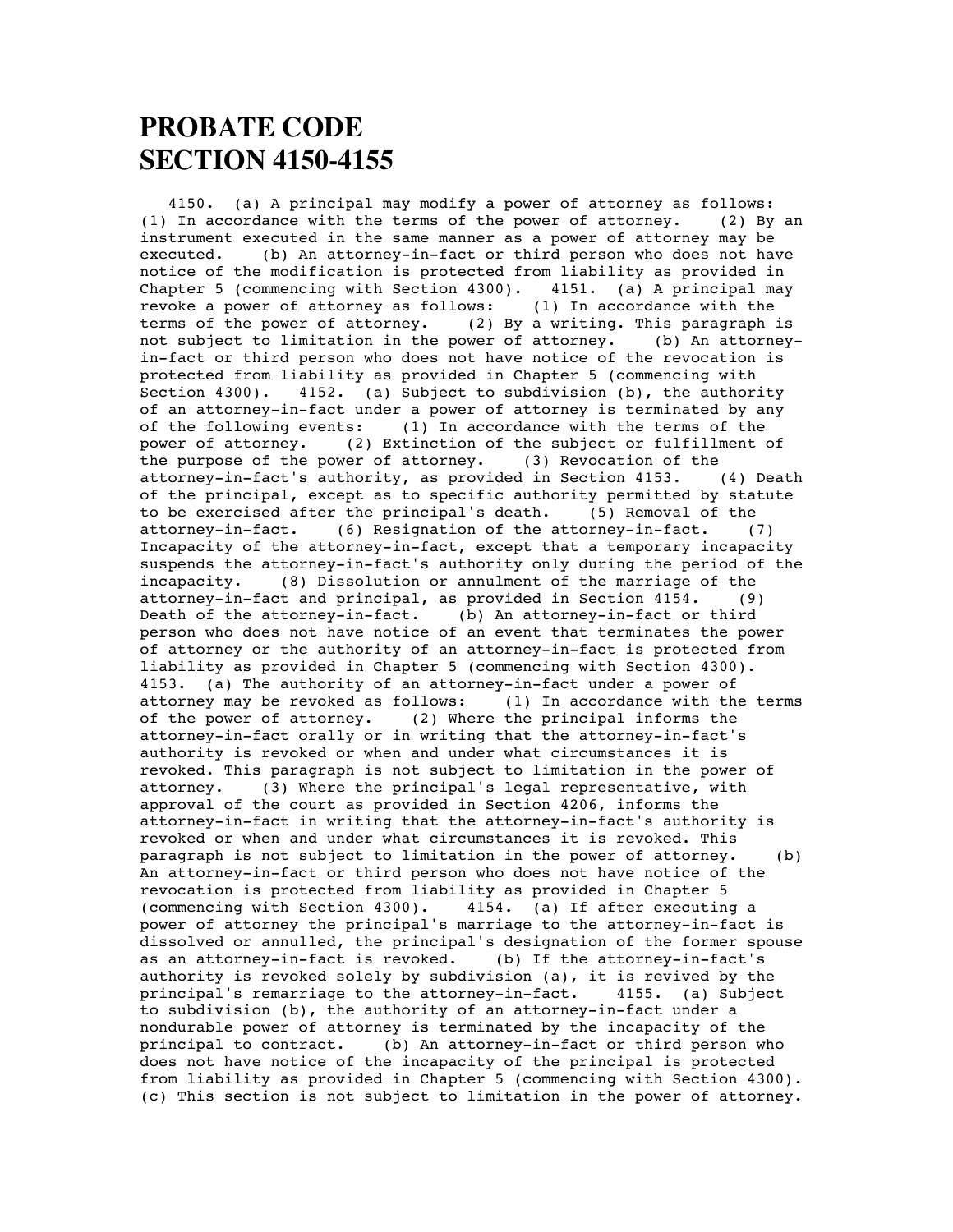#### **PROBATE CODE SECTION 4200-4207**

 4200. Only a person having the capacity to contract is qualified to act as an attorney-in-fact. 4201. Designating an unqualified person as an attorney-in-fact does not affect the immunities of third persons nor relieve the unqualified person of any applicable duties to the principal or the principal's successors. 4202. (a) A principal may designate more than one attorney-in-fact in one or more powers of attorney. (b) Authority granted to two or more attorneys-in-fact is exercisable only by their unanimous action. (c) If a vacancy occurs, the remaining attorneys-in-fact may exercise the authority conferred as if they are the only attorneys-in-fact. (d) If an attorney-in-fact is unavailable because of absence, illness, or other temporary incapacity, the other attorneys-in-fact may exercise the authority under the power of attorney as if they are the only attorneys-in-fact, where necessary to accomplish the purposes of the power of attorney or to avoid irreparable injury to the principal's interests. (e) An attorney-in-fact is not liable for the actions of other attorneys-infact, unless the attorney-in-fact participates in, knowingly acquiesces in, or conceals a breach of fiduciary duty committed by another attorney-in-fact. 4203. (a) A principal may designate one or more successor attorneys-in-fact to act if the authority of a predecessor attorney-in-fact terminates. (b) The principal may grant authority to another person, designated by name, by office, or by function, including the initial and any successor attorneys-in-fact, to designate at any time one or more successor attorneys-in-fact. (c) A successor attorney-in-fact is not liable for the actions of the predecessor attorney-in-fact. 4204. An attorney-in-fact is entitled to reasonable compensation for services rendered to the principal as attorney-in-fact and to reimbursement for reasonable expenses incurred as a result of acting as attorney-in-fact. 4205. (a) An attorney-infact may revocably delegate authority to perform mechanical acts to one or more persons qualified to exercise the authority delegated. (b) The attorney-in-fact making a delegation remains responsible to the principal for the exercise or nonexercise of the delegated authority. 4206. (a) If, following execution of a durable power of attorney, a court of the principal's domicile appoints a conservator of the estate, guardian of the estate, or other fiduciary charged with the management of all of the principal's property or all of the principal' s property except specified exclusions, the attorney-in-fact is accountable to the fiduciary as well as to the principal. Except as provided in subdivision (b), the fiduciary has the same power to revoke or amend the durable power of attorney that the principal would have had if not incapacitated, subject to any required court approval. (b) If a conservator of the estate is appointed by a court of this state, the conservator can revoke or amend the durable power of attorney only if the court in which the conservatorship proceeding is pending has first made an order authorizing or requiring the fiduciary to modify or revoke the durable power of attorney and the modification or revocation is in accord with the order. (c) This section is not subject to limitation in the power of attorney. 4207. (a) An attorney-in-fact may resign by any of the following means: (1) If the principal is competent, by giving notice to the principal. (2) If a conservator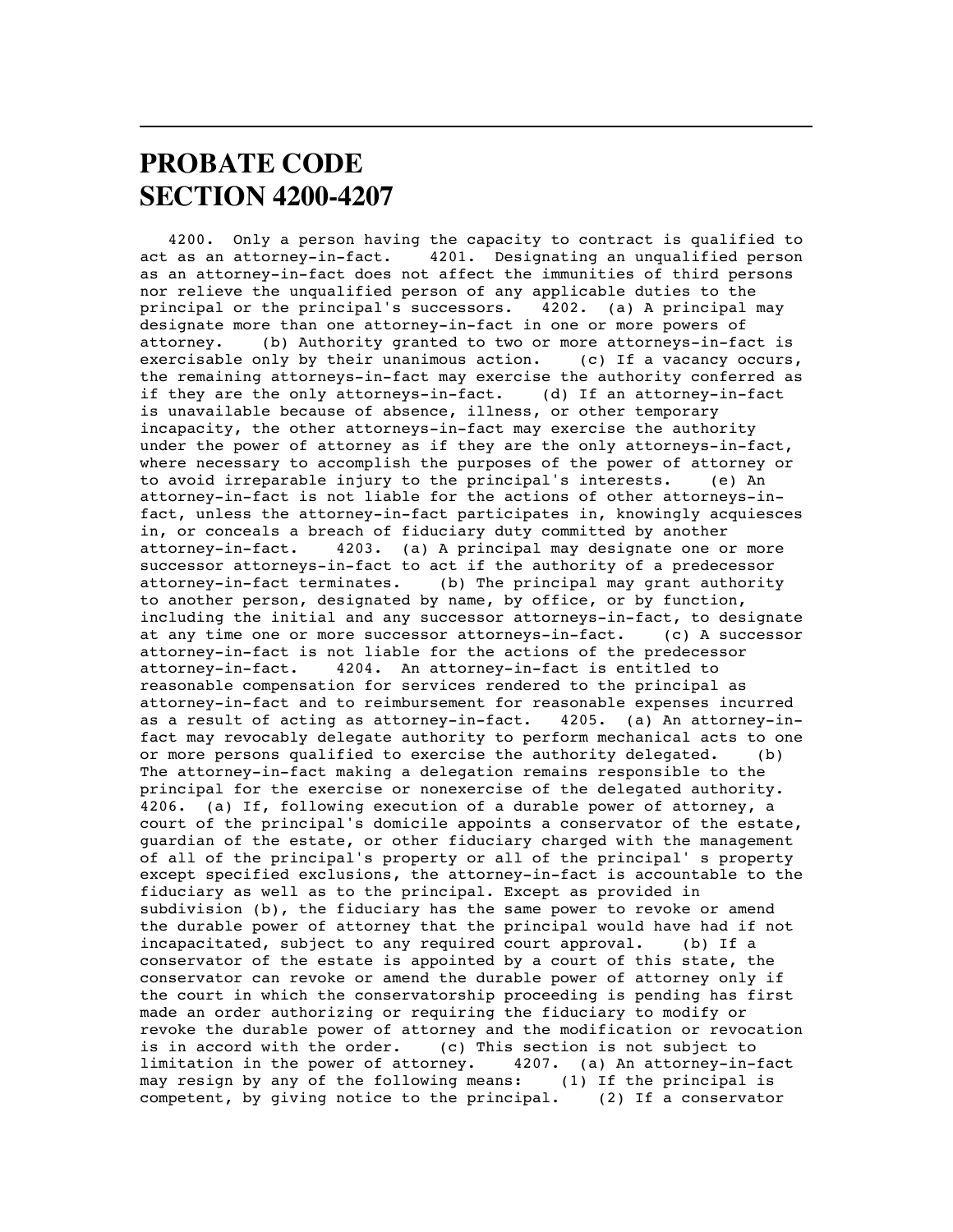has been appointed, by giving notice to the conservator. (3) On written agreement of a successor who is designated in the power of attorney or pursuant to the terms of the power of attorney to serve as attorney-in-fact. (4) Pursuant to a court order. (b) This section is not subject to limitation in the power of attorney.

## **PROBATE CODE SECTION 4230-4238**

 4230. (a) Except as provided in subdivisions (b) and (c), a person who is designated as an attorney-in-fact has no duty to exercise the authority granted in the power of attorney and is not subject to the other duties of an attorney-in-fact, regardless of whether the principal has become incapacitated, is missing, or is otherwise unable to act. (b) Acting for the principal in one or more transactions does not obligate an attorney-in-fact to act for the principal in a subsequent transaction, but the attorney-in-fact has a duty to complete a transaction that the attorney-in-fact has commenced. (c) If an attorney-in-fact has expressly agreed in writing to act for the principal, the attorney-in-fact has a duty to act pursuant to the terms of the agreement. The agreement to act on behalf of the principal is enforceable against the attorney-in-fact as a fiduciary regardless of whether there is any consideration to support a contractual obligation. 4231. (a) Except as provided in subdivision (b), in dealing with property of the principal, an attorney-in-fact shall observe the standard of care that would be observed by a prudent person dealing with property of another and is not limited by any other statute<br>restricting investments by fiduciaries. (b) An attorney-in-fact who restricting investments by fiduciaries. has special skills or expertise or was designated as an attorney-infact on the basis of representations of special skills or expertise shall observe the standard of care that would be observed by others with similar skills or expertise. 4231.5. (a) If the attorney-infact breaches a duty pursuant to this division, the attorney-in-fact is chargeable with any of the following, as appropriate under the circumstances: (1) Any loss or depreciation in value of the principal's property resulting from the breach of duty, with interest. (2) Any profit made by the attorney-in-fact through the breach of duty, with interest. (3) Any profit that would have accrued to the principal if the loss of profit is the result of the breach of duty. (b) If the attorney-in-fact has acted reasonably and in good faith under the circumstances as known to the attorney-in-fact, the court, in its discretion, may excuse the attorney-in-fact in whole or in part from liability under subdivision (a) if it would be equitable to do so. (c) If a court finds that a person has in bad faith wrongfully taken, concealed, or disposed of property belonging to a principal under a power of attorney, the person shall be liable for twice the value of the property recovered by an action to recover the property or for surcharge. The remedy provided in this section shall be in addition to any other remedies available in law to the principal or any successor in interest of the principal. 4232. (a) An attorney-in-fact has a duty to act solely in the interest of the principal and to avoid conflicts of interest. (b) An attorney-in-fact is not in violation of the duty provided in subdivision (a) solely because the attorney-infact also benefits from acting for the principal, has conflicting interests in relation to the property, care, or affairs of the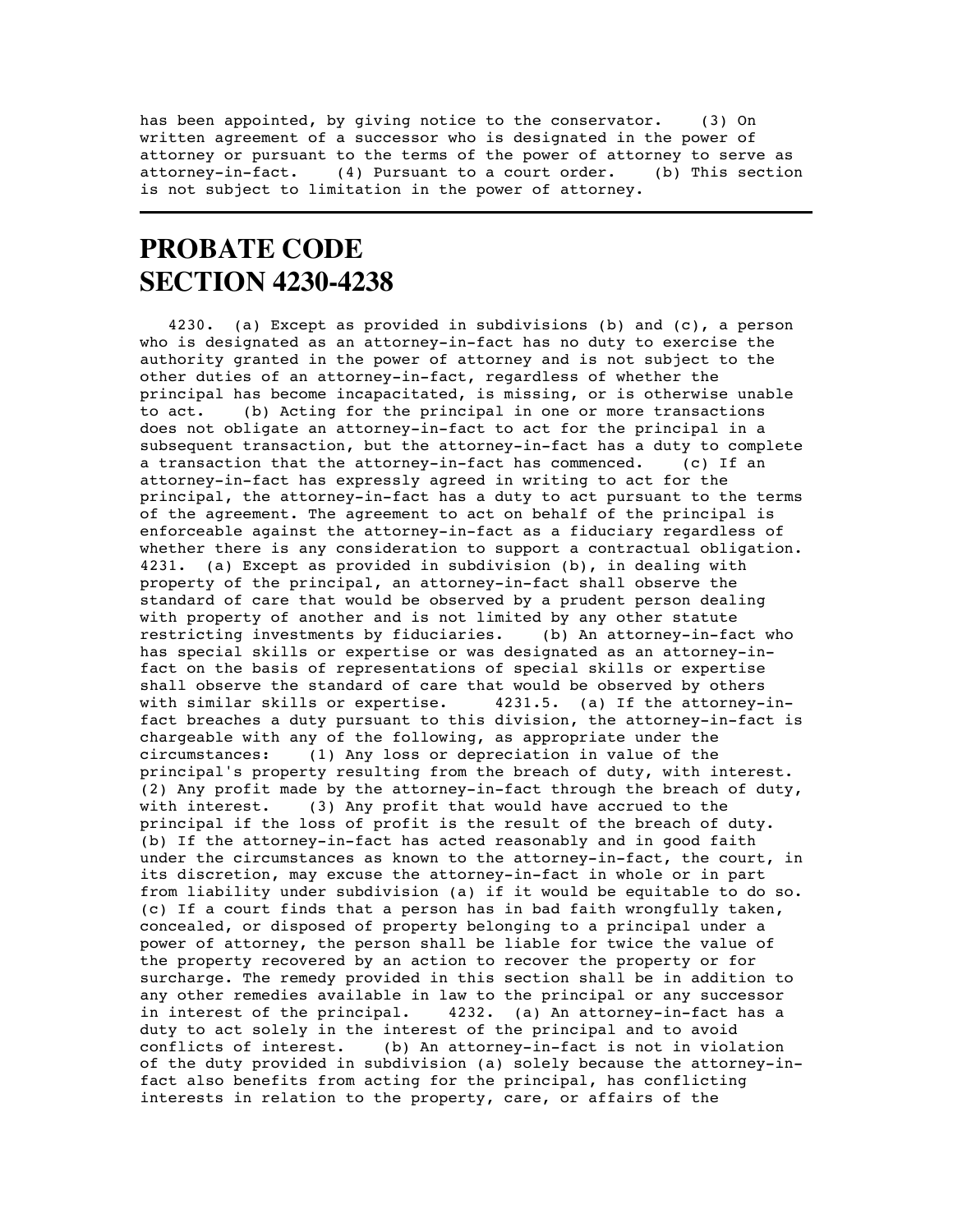principal, or acts in an inconsistent manner regarding the respective interests of the principal and the attorney-in-fact. 4233. (a) The attorney-in-fact shall keep the principal's property separate and distinct from other property in a manner adequate to identify the property clearly as belonging to the principal. (b) An attorney-infact holding property for a principal complies with subdivision (a) if the property is held in the name of the principal or in the name of the attorney-in-fact as attorney-in-fact for the principal. 4234. (a) To the extent reasonably practicable under the circumstances, an attorney-in-fact has a duty to keep in regular contact with the principal, to communicate with the principal, and to follow the instructions of the principal. (b) With court approval, the attorney-in-fact may disobey instructions of the principal. 4235. If the principal becomes wholly or partially incapacitated, or if there is a question concerning the capacity of the principal to give instructions to and supervise the attorney-in-fact, the attorney-infact may consult with a person previously designated by the principal for this purpose, and may also consult with and obtain information needed to carry out the attorney-in-fact's duties from the principal's spouse, physician, attorney, accountant, a member of the principal's family, or other person, business entity, or government agency with respect to matters to be undertaken on the principal's behalf and affecting the principal's personal affairs, welfare, family, property, and business interests. A person from whom information is requested shall disclose relevant information to the attorney-in-fact. Disclosure under this section is not a waiver of any privilege that may apply to the information disclosed. 4236. (a) The attorney-in-fact shall keep records of all transactions entered into by the attorney-in-fact on behalf of the principal. (b) The attorney-in-fact does not have a duty to make an account of transactions entered into on behalf of the principal, except in the following circumstances: (1) At any time requested by the principal. (2) Where the power of attorney requires the attorney-in-fact to account and specifies to whom the account is to be made. (3) On request by the conservator of the estate of the principal while the principal is living. (4) On request by the principal's personal representative or successor in interest after the death of the principal. (5) Pursuant to court order. (c) The following persons are entitled to examine and copy the records kept by the attorney-in-fact: (1) The principal. (2) The conservator of the estate of the principal while the principal is living. (3) The principal's personal representative or successor in interest after the death of the principal. (4) Any other person, pursuant to court order. (d) This section is not subject to limitation in the power of attorney. 4237. An attorney-in-fact with special skills has a duty to apply the full extent of those skills. 4238. (a) On termination of an attorney-in-fact's authority, the attorney-in-fact shall promptly deliver possession or control of the principal's property as follows: (1) If the principal is not incapacitated, to the principal or as directed by the principal. (2) If the principal is incapacitated, to the following persons with the following priority: (A) To a the following persons with the following priority: qualified successor attorney-in-fact. (B) As to any community property, to the principal's spouse. (C) To the principal's conservator of the estate or guardian of the estate. (3) In the case of the death of the principal, to the principal's personal representative, if any, or the principal's successors. (b) On termination of an attorney-in-fact's authority, the attorney-in-fact shall deliver copies of any records relating to transactions undertaken on the principal's behalf that are requested by the person to whom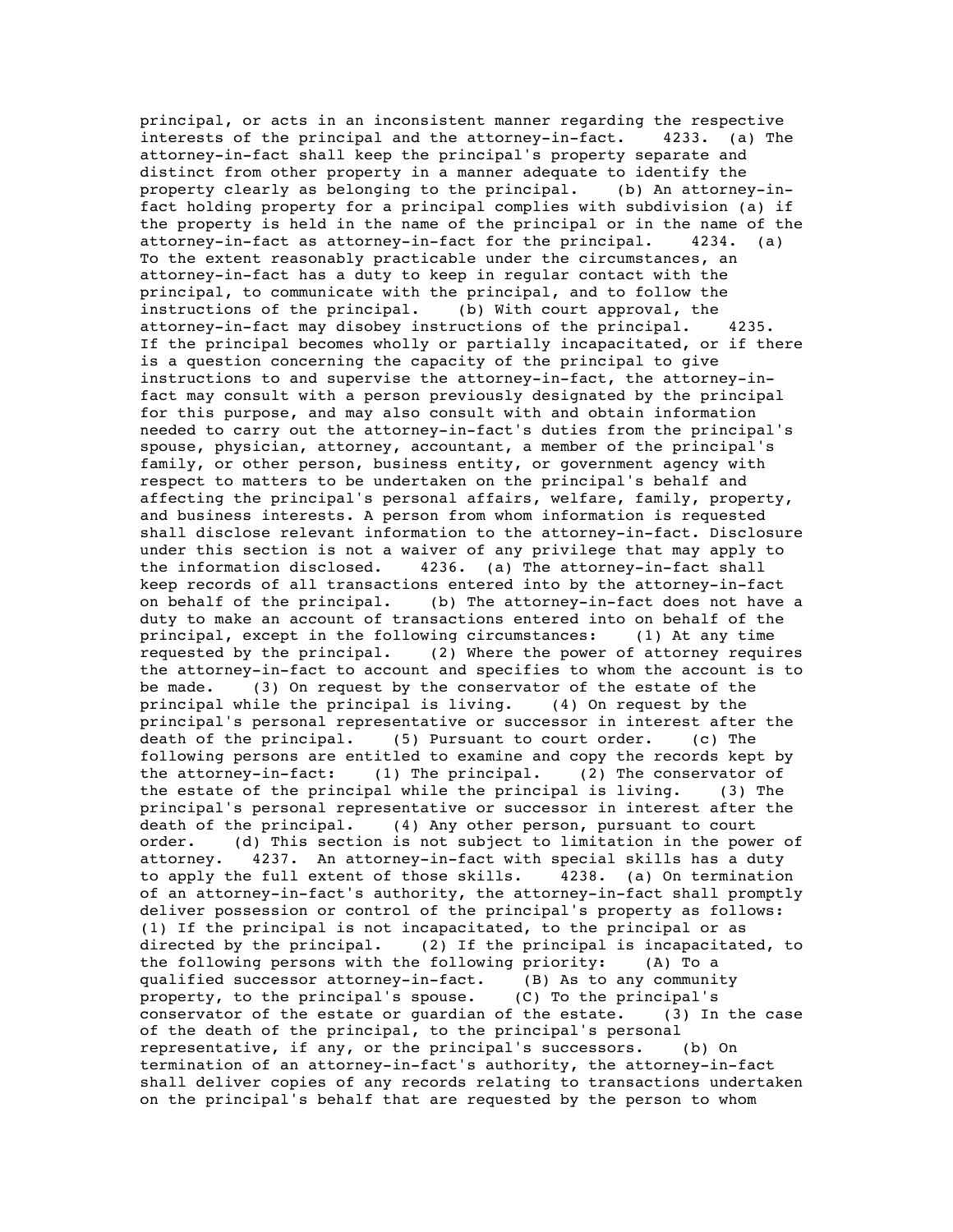possession or control of the property is delivered. (c) Termination of an attorney-in-fact's authority does not relieve the attorney-infact of any duty to render an account of actions taken as attorney-infact. (d) The attorney-in-fact has the powers reasonably necessary under the circumstances to perform the duties provided by this section.

# **PROBATE CODE SECTION 4260-4266**

 4260. (a) Except as specified in subdivision (b), this article applies to all powers of attorney under this division. (b) Sections 4261 and 4263 do not apply to the provisions of Part 3 (commencing with Section 4400). 4261. If a power of attorney grants general authority to an attorney-in-fact and is not limited to one or more express actions, subjects, or purposes for which general authority is conferred, the attorney-in-fact has all the authority to act that a person having the capacity to contract may carry out through an attorney-in-fact specifically authorized to take the action. 4262. Subject to this article, if a power of attorney grants limited authority to an attorney-in-fact, the attorney-in-fact has the following authority: (a) The authority granted in the power of attorney, as limited with respect to permissible actions, subjects, or purposes. (b) The authority incidental, necessary, or proper to carry out the granted authority. 4263. (a) A power of attorney may grant authority to the attorney-in-fact by incorporating powers by reference to another statute, including, but not limited to, the following: (1) Powers of attorneys-in-fact provided by the Uniform Statutory Form Power of Attorney Act (Part 3 (commencing with Section 4400)). (2) Powers of guardians and conservators provided by Chapter 5 (commencing with Section 2350) and Chapter 6 (commencing with Section 2400) of Part 4 of Division 4. (3) Powers of trustees provided by Chapter 2 (commencing with Section 16200) of Part 4 of Division 9. (b) Incorporation by reference to another statute includes any amendments made to the incorporated provisions after the date of execution of the power of attorney. 4264. An attorney-in-fact under a power of attorney may perform any of the following acts on behalf of the principal or with the property of the principal only if the power of attorney expressly grants that authority to the attorney-in-fact: (a) Create, modify, revoke, or terminate a trust, in whole or in part. If a power of attorney under this division empowers the attorney-infact to modify or revoke a trust created by the principal, the trust may be modified or revoked by the attorney-in-fact only as provided in the trust instrument. (b) Fund with the principal's property a trust not created by the principal or a person authorized to create a trust on behalf of the principal. (c) Make or revoke a gift of the principal's property in trust or otherwise. (d) Exercise the right to reject, disclaim, release, or consent to a reduction in, or modification of, a share in, or payment from, an estate, trust, or other fund on behalf of the principal. This subdivision does not limit the attorney-in-fact's authority to disclaim a detrimental transfer to the principal with the approval of the court. (e) Create or change survivorship interests in the principal's property or in property in which the principal may have an interest. (f) Designate or change the designation of beneficiaries to receive any property, benefit, or contract right on the principal's death. (g) Make a loan to the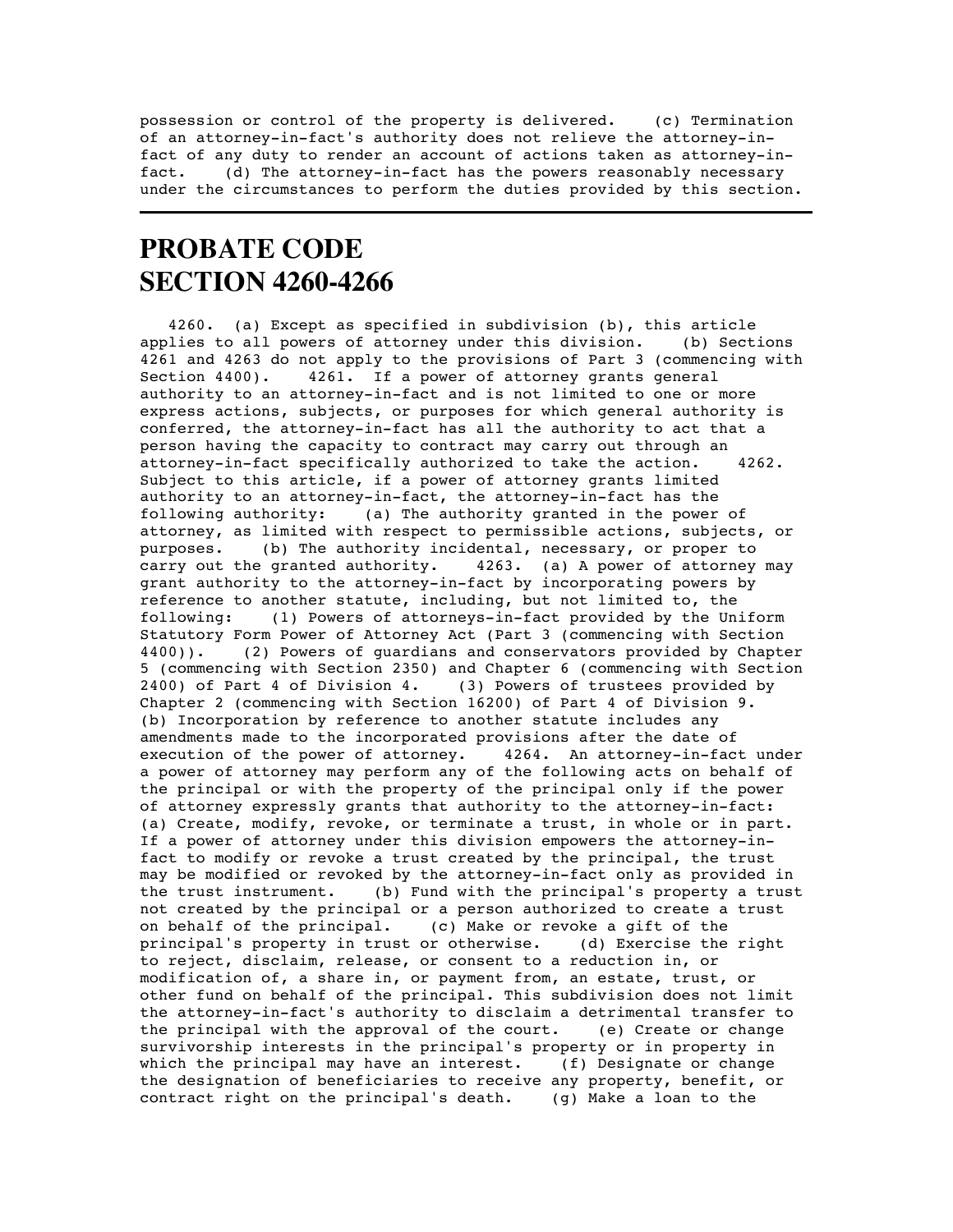attorney-in-fact. 4265. A power of attorney may not authorize an attorney-in-fact to make, publish, declare, amend, or revoke the principal's will. 4266. The grant of authority to an attorney-infact, whether by the power of attorney, by statute, or by the court, does not in itself require or permit the exercise of the power. The exercise of authority by an attorney-in-fact is subject to the attorney-in-fact's fiduciary duties.

## **PROBATE CODE SECTION 4300-4310**

 4300. A third person shall accord an attorney-in-fact acting pursuant to the provisions of a power of attorney the same rights and privileges that would be accorded the principal if the principal were personally present and seeking to act. However, a third person is not required to honor the attorney-in-fact's authority or conduct business with the attorney-in-fact if the principal cannot require the third person to act or conduct business in the same circumstances. 4301. A third person may rely on, contract with, and deal with an attorney-infact with respect to the subjects and purposes encompassed or expressed in the power of attorney without regard to whether the power of attorney expressly authorizes the specific act, transaction, or decision by the attorney-in-fact. 4302. When requested to engage in transactions with an attorney-in-fact, a third person, before incurring any duty to comply with the power of attorney, may require the attorney-in-fact to provide identification, specimens of the signatures of the principal and the attorney-in-fact, and any other information reasonably necessary or appropriate to identify the principal and the attorney-in-fact and to facilitate the actions of the third person in transacting business with the attorney-in-fact. A third person may require an attorney-in-fact to provide the current and permanent residence addresses of the principal before agreeing to engage in a transaction with the attorney-in-fact. 4303. (a) A third person who acts in good faith reliance on a power of attorney is not liable to the principal or to any other person for so acting if all of the following requirements are satisfied: (1) The power of attorney is presented to the third person by the attorney-in-fact designated in the power of attorney. (2) The power of attorney appears on its face to be valid. (3) The power of attorney includes a notary public's certificate of acknowledgment or is signed by two witnesses. (b) Nothing in this section is intended to create an implication that a third person is liable for acting in reliance on a power of attorney under circumstances where the requirements of subdivision (a) are not satisfied. Nothing in this section affects any immunity that may otherwise exist apart from this section. 4304. (a) The death of a principal who has executed a power of attorney, whether durable or nondurable, does not revoke or terminate the agency as to the attorneyin-fact or a third person who, without actual knowledge of the principal's death, acts in good faith under the power of attorney. Any action so taken, unless otherwise invalid or unenforceable, binds the principal's successors in interest. (b) The incapacity of a principal who has previously executed a nondurable power of attorney does not revoke or terminate the agency as to the attorney-in-fact or a third person who, without actual knowledge of the incapacity of the principal, acts in good faith under the power of attorney. Any action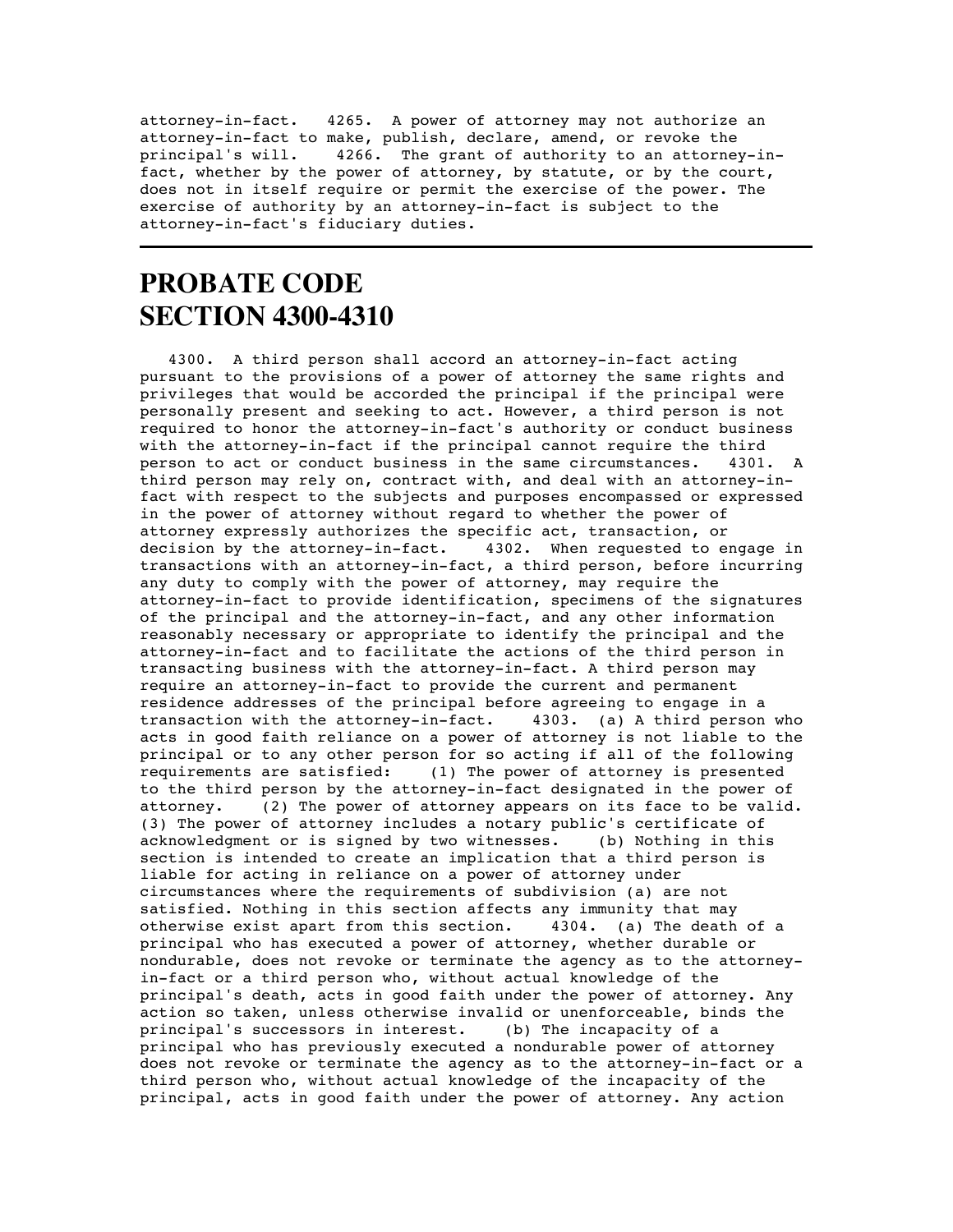so taken, unless otherwise invalid or unenforceable, binds the principal and the principal's successors in interest. 4305. (a) As to acts undertaken in good faith reliance thereon, an affidavit executed by the attorney-in-fact under a power of attorney, whether durable or nondurable, stating that, at the time of the exercise of the power, the attorney-in-fact did not have actual knowledge of the termination of the power of attorney or the attorney-in-fact's authority by revocation or of the principal's death or incapacity is conclusive proof of the nonrevocation or nontermination of the power at that time. If the exercise of the power of attorney requires execution and delivery of any instrument that is recordable, the affidavit when authenticated for record is likewise recordable. (b) This section does not affect any provision in a power of attorney for its termination by expiration of time or occurrence of an event other than express revocation or a change in the principal's capacity. 4306. (a) If an attorney-in-fact furnishes an affidavit pursuant to Section 4305, whether voluntarily or on demand, a third person dealing with the attorney-in-fact who refuses to accept the exercise of the attorney-infact's authority referred to in the affidavit is liable for attorney's fees incurred in an action or proceeding necessary to confirm the attorney-in-fact's qualifications or authority, unless the court determines that the third person believed in good faith that the attorney-in-fact was not qualified or was attempting to exceed or improperly exercise the attorney-in-fact's authority. (b) The failure of a third person to demand an affidavit pursuant to Section 4305 does not affect the protection provided the third person by this chapter, and no inference as to whether a third person has acted in good faith may be drawn from the failure to demand an affidavit from the attorney-in-fact. 4307. (a) A copy of a power of attorney certified under this section has the same force and effect as the original power of attorney. (b) A copy of a power of attorney may be certified by any of the following: (1) An attorney authorized to practice law in this state. (2) A notary public in this state. (3) An official of a state or of a political subdivision who is authorized to make certifications. (c) The certification shall state that the certifying person has examined the original power of attorney and the copy and that the copy is a true and correct copy of the original power of attorney. (d) Nothing in this section is intended to create an implication that a third person may be liable for acting in good faith reliance on a copy of a power of attorney that has not been certified under this section. 4308. (a) A third person who conducts activities through employees is not charged under this chapter with actual knowledge of any fact relating to a power of attorney, nor of a change in the authority of an attorney-in-fact, unless both of the following requirements are satisfied:  $(1)$  The information is following requirements are satisfied: received at a home office or a place where there is an employee with responsibility to act on the information. (2) The employee has a reasonable time in which to act on the information using the procedure and facilities that are available to the third person in the regular course of its operations. (b) Knowledge of an employee in one branch or office of an entity that conducts business through branches or multiple offices is not attributable to an employee in another branch or office. 4309. Nothing in this chapter requires a third person to engage in any transaction with an attorney-in-fact if the attorneyin-fact has previously breached any agreement with the third person. 4310. Without limiting the generality of Section 4300, nothing in this chapter requires a financial institution to open a deposit account for a principal at the request of an attorney-in-fact if the principal is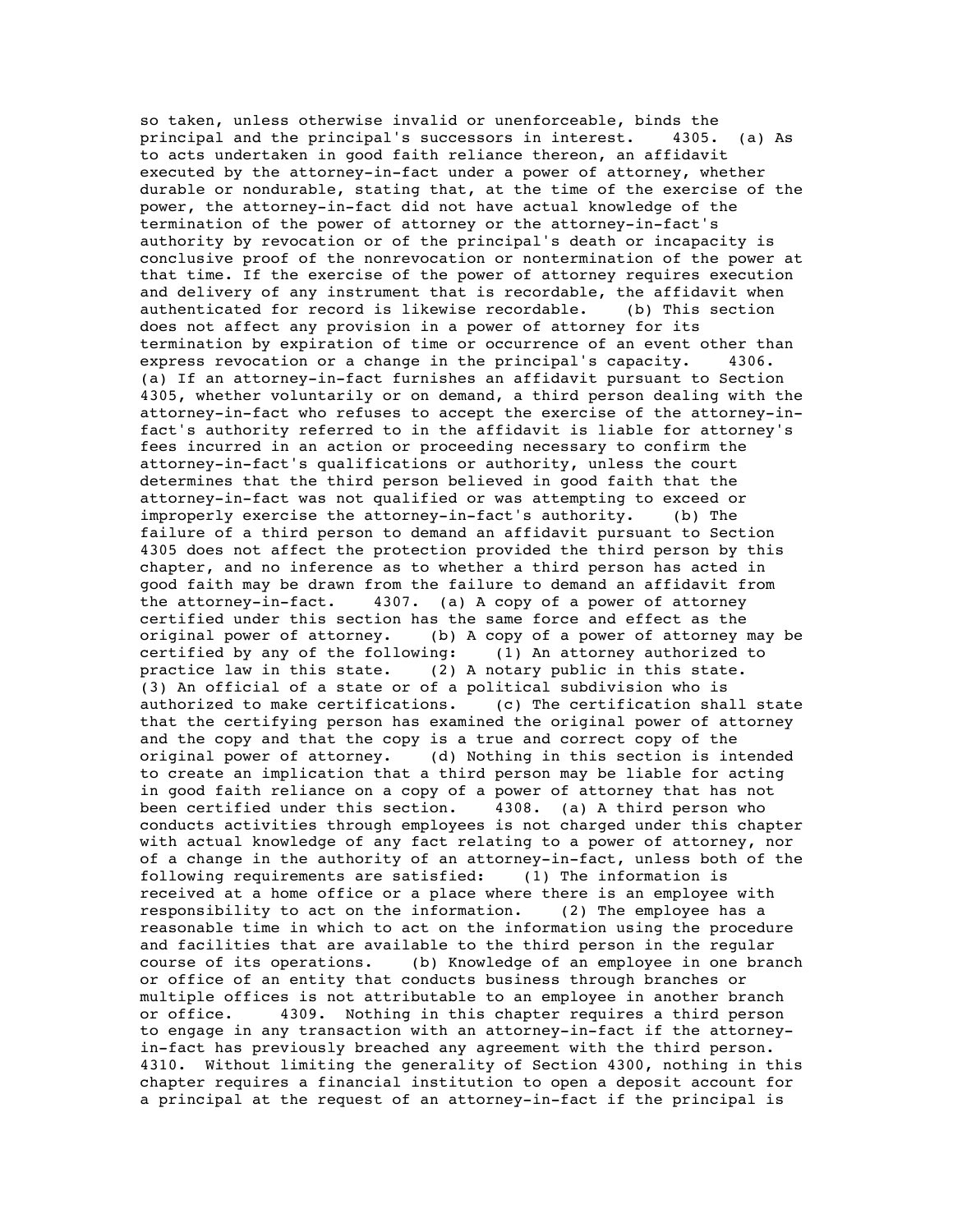not currently a depositor of the financial institution or to make a loan to the attorney-in-fact on the principal's behalf if the principal is not currently a borrower of the financial institution.

### **PROBATE CODE SECTION 4400-4409**

 4400. This part may be cited as the Uniform Statutory Form Power of Attorney Act. 4401. The following statutory form power of attorney is legally sufficient when the requirements of Section 4402 are satisfied: \*\*\*\*\*\*\*\*\*\*\*\*\*\*\*\*\*\*\*\*\*\*\*\*\*\*\*\*\*\*\*\*\*\* NOTICE OF INCOMPLETE TEXT: The Uniform Statutory Form Power of Attorney appears in the hard-copy publication of the chaptered bill. See Sec. 3 of Chapter 113, Statutes of 2011. \* \* \* \* \* \* \* \* \* \* \* \* \* \* \* \* \* \* \* \* \* \* \* \* \* \* \* \* \* \* PRINTER: INSERT POWER OF ATTORNEY FORM HERE 4402. A statutory form power of attorney under this part is legally sufficient if all of the following requirements are satisfied: (a) The wording of the form complies substantially with Section 4401. A form does not fail to comply substantially with Section 4401 merely because the form does not include the provisions of Section 4401 relating to designation of co-agents. A form does not fail to comply substantially with Section 4401 merely because the form uses the sentence "Revocation of the power of attorney is not effective as to a third party until the third party learns of the revocation" in place of the sentence "Revocation of the power of attorney is not effective as to a third party until the third party has actual knowledge of the revocation," in which case the form shall be interpreted as if it contained the sentence "Revocation of the power of attorney is not effective as to a third party until the third party has actual knowledge of the revocation." (b) The form is properly completed. (c) The signature of the principal is acknowledged. 4403. If the line in front of (N) of the statutory form under Section 4401 is initialed, an initial on the line in front of any other power does not limit the powers granted by line (N). 4404. A statutory form power of attorney legally sufficient under this part is durable to the extent that the power of attorney contains language, such as "This power of attorney will continue to be effective even though I become incapacitated," showing the intent of the principal that the power granted may be exercised notwithstanding later incapacity. 4405. (a) A statutory form power of attorney under this part that limits the power to take effect upon the occurrence of a specified event or contingency, including, but not limited to, the incapacity of the principal, may contain a provision designating one or more persons who, by a written declaration under penalty of perjury, have the power to determine conclusively that the specified event or contingency has occurred. (b) A statutory form power of attorney that contains the provision described in subdivision (a) becomes effective when the person or persons designated in the power of attorney execute a written declaration under penalty of perjury that the specified event or contingency has occurred, and any person may act in reliance on the written declaration without liability to the principal or to any other person, regardless whether the specified event or contingency has actually occurred. (c) The provision described in subdivision (a) may be included in the "Special Instructions" portion of the form set forth in Section 4401. (d) Subdivisions (a) and (b) do not provide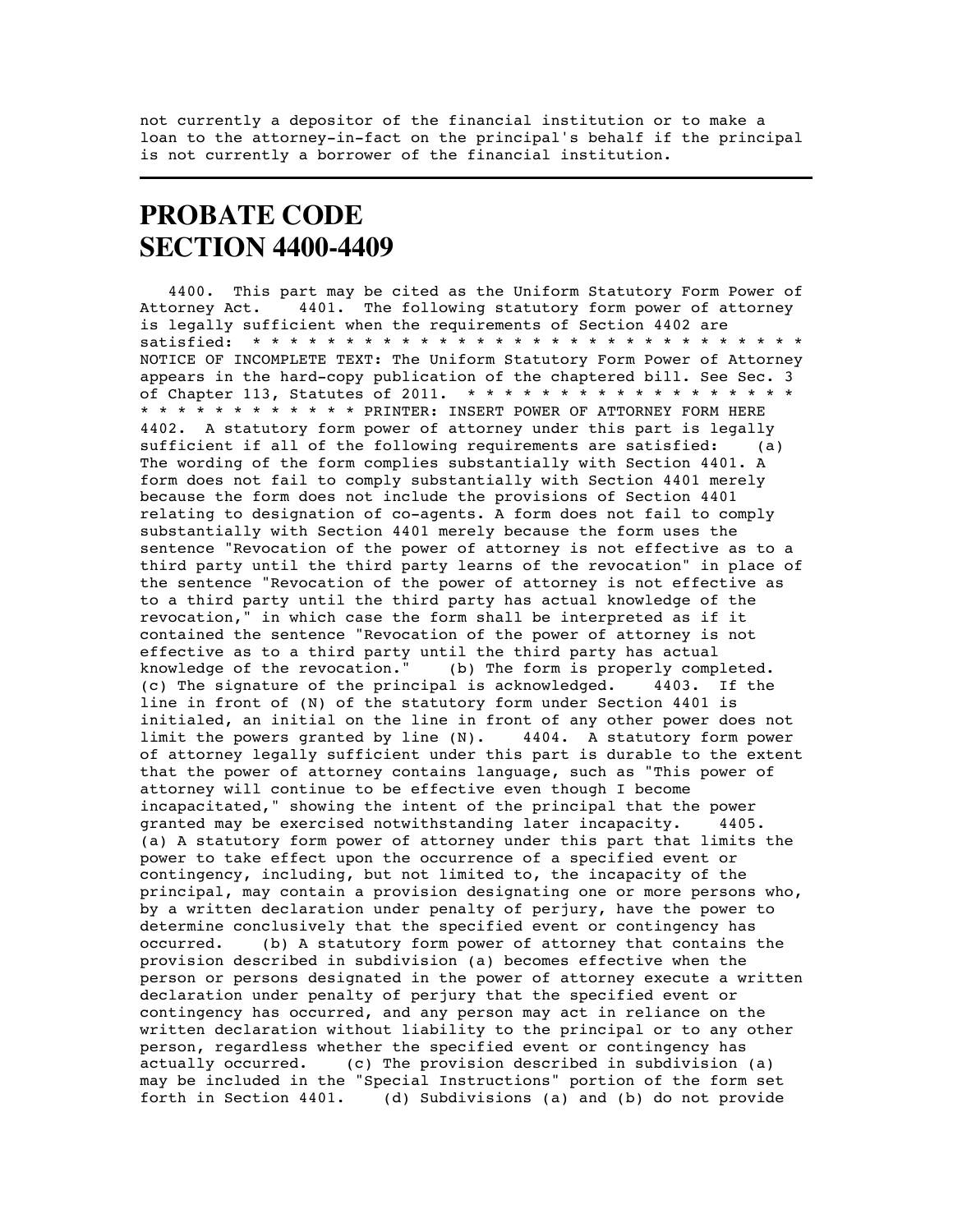the exclusive method by which a statutory form power of attorney under this part may be limited to take effect upon the occurrence of a specified event or contingency. 4406. (a) If a third person to whom a properly executed statutory form power of attorney under this part is presented refuses to honor the agent's authority under the power of attorney within a reasonable time, the third person may be compelled to honor the agent's authority under the power of attorney in an action brought against the third person for this purpose, except that the third person may not be compelled to honor the agent's authority if the principal could not compel the third person to act in the same circumstances. (b) If an action is brought under this section, the court shall award attorney's fees to the agent if the court finds that the third person acted unreasonably in refusing to accept the agent's authority under the statutory form power of attorney. (c) For the purpose of subdivision (b), and without limiting any other grounds that may constitute a reasonable refusal to accept an agent's authority under a statutory form power of attorney, a third person shall not be deemed to have acted unreasonably in refusing to accept an agent's authority if the refusal is authorized or required by state or federal statute or regulation. (d) Notwithstanding subdivision (c), a third person's refusal to accept an agent's authority under a statutory form power of attorney under this part shall be deemed unreasonable if the only reason for the refusal is that the power of attorney is not on a form prescribed by the third person to whom the power of attorney is presented. (e) The remedy provided in this section is cumulative and nonexclusive. 4407. The provisions of this division apply to a statutory form power of attorney except when there is a conflicting provision in this part, in which case the provision of this part governs, or when a provision of this division is expressly made inapplicable to a statutory form power of attorney. 4408. Nothing in this part affects or limits the use of any other form for a power of attorney. A form that complies with the requirements of any law other than the provisions of this part may be used instead of the form set forth in Section 4401, and none of the provisions of this part apply if the other form is used. 4409. (a) A statutory short form power of attorney executed before, on, or after the repeal of Chapter 3 (commencing with Section 2450) of Title 9 of Part 4 of Division 3 of the Civil Code by Chapter 986 of the Statutes of 1990, using a form that complied with former Section 2450 of the Civil Code, as originally enacted by Chapter 602 of the Statutes of 1984, or as amended by Chapter 403 of the Statutes of 1985, is as valid as if Chapter 3 (commencing with Section 2450) of Title 9 of Part 4 of Division 3 of the Civil Code had not been repealed by, and former Section 2511 of the Civil Code amended by, Chapter 986 of the Statutes of 1990. (b) A statutory form power of attorney executed before, on, or after the repeal of Chapter 3.5 (commencing with Section 2475) of Title 9 of Part 4 of Division 3 of the Civil Code by the act that enacted this section, using a form that complied with the repealed chapter of the Civil Code is as valid as if that chapter had not been repealed.

### **PROBATE CODE SECTION 4450-4465**

 4450. By executing a statutory form power of attorney with respect to a subject listed in Section 4401, the principal, except as limited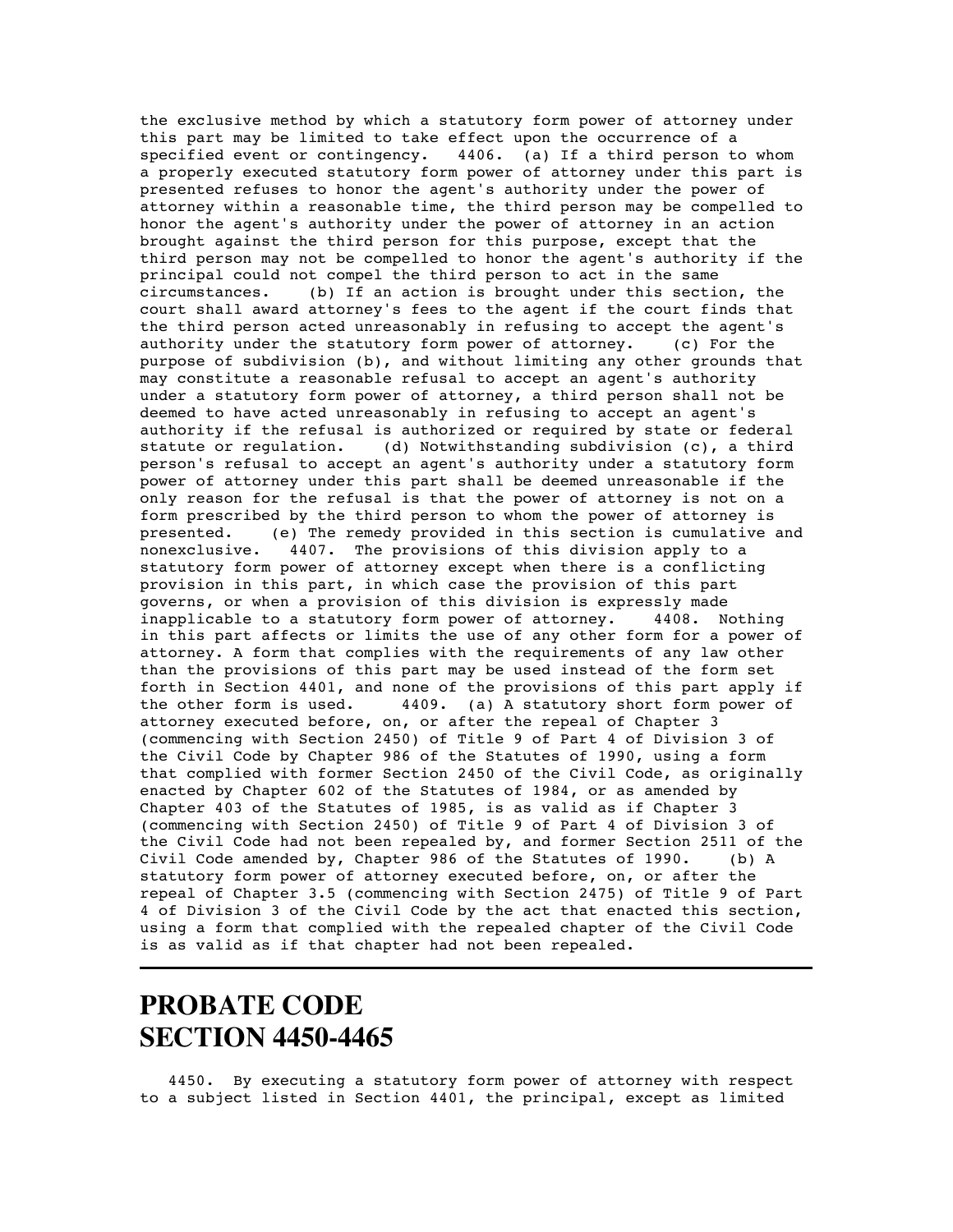or extended by the principal in the power of attorney, empowers the agent, for that subject, to do all of the following: (a) Demand, receive, and obtain by litigation or otherwise, money or other thing of value to which the principal is, may become, or claims to be entitled, and conserve, invest, disburse, or use anything so received for the purposes intended. (b) Contract in any manner with any person, o (b) Contract in any manner with any person, on terms agreeable to the agent, to accomplish a purpose of a transaction, and perform, rescind, reform, release, or modify the contract or another contract made by or on behalf of the principal. (c) Execute, acknowledge, seal, and deliver a deed, revocation, mortgage, lease, notice, check, release, or other instrument the agent considers desirable to accomplish a purpose of a transaction. (d) Prosecute, defend, submit to arbitration, settle, and propose or accept a compromise with respect to, a claim existing in favor of or against the principal or intervene in litigation relating to the claim. (e) Seek on the principal's behalf the assistance of a court to carry out an act authorized by the power of attorney. (f) Engage, compensate, and discharge an attorney, accountant, expert witness, or other assistant. (g) Keep appropriate records of each transaction, including an accounting of receipts and disbursements. (h) Prepare, execute, and file a record, report, or other document the agent considers desirable to safeguard or promote the principal' s interest under a statute or governmental regulation. (i) Reimburse the agent for expenditures properly made by the agent in exercising the powers granted by the power of attorney. (j) In general, do any other lawful act with respect to the subject. 4451. In a statutory form power of attorney, the language granting power with respect to real property transactions empowers the agent to do all of the following: (a) Accept as a gift or as security for a loan, reject, demand, buy, lease, receive, or otherwise acquire, an interest in real property or a right incident to real property. (b) Sell, exchange, convey with or without covenants, quitclaim, release, surrender, mortgage, encumber, partition, consent to partitioning, subdivide, apply for zoning, rezoning, or other governmental permits, plat or consent to platting, develop, grant options concerning, lease, sublease, or otherwise dispose of, an interest in real property or a right incident to real property. (c) Release, assign, satisfy, and enforce by litigation or otherwise, a mortgage, deed of trust, encumbrance, lien, or other claim to real property which exists or is asserted. (d) Do any act of management or of conservation with respect to an interest in real property, or a right incident to real property, owned, or claimed to be owned, by the principal, including all of the following: (1) Insuring against a casualty, liability, or loss. (2) Obtaining or regaining possession, or protecting the interest or right, by litigation or otherwise. (3) Paying, compromising, or contesting taxes or assessments, or applying for and receiving refunds in connection with them. (4) Purchasing supplies, hiring assistance or labor, and making repairs or alterations in the real property. (e) Use, develop, alter, replace, remove, erect, or install structures or other improvements upon real property in or incident to which the principal has, or claims to have, an interest or right. (f) Participate in a reorganization with respect to real property or a legal entity that owns an interest in or right incident to real property and receive and hold shares of stock or obligations received in a plan of reorganization, and act with respect to them, including all of the following: (1) Selling or otherwise<br>disposing of them. (2) Exercising or selling an option, conversion (2) Exercising or selling an option, conversion, or similar right with respect to them. (3) Voting them in person or by proxy. (g) Change the form of title of an interest in or right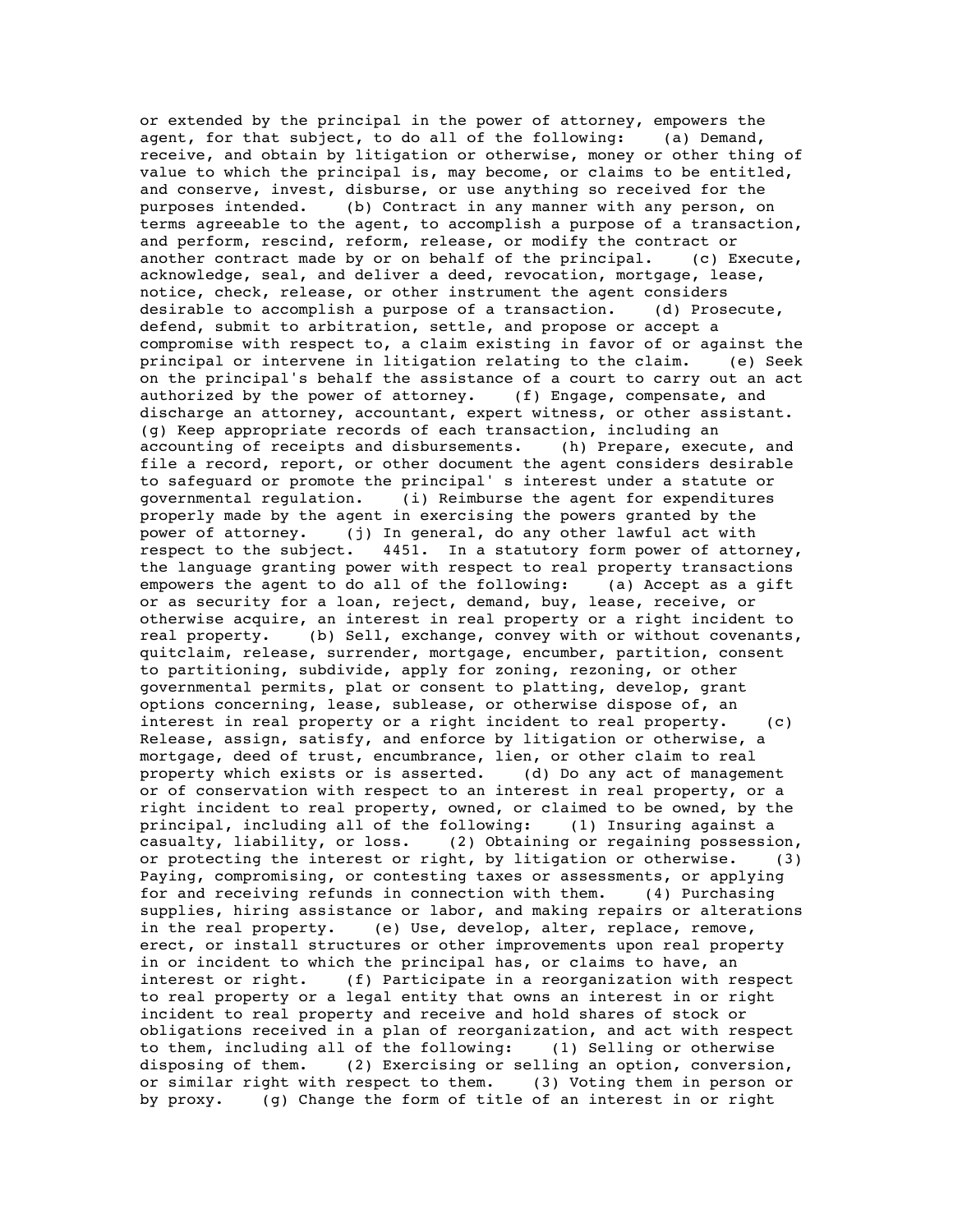incident to real property. (h) Dedicate to public use, with or without consideration, easements or other real property in which the principal has, or claims to have, an interest or right. 4452. In a statutory form power of attorney, the language granting power with respect to tangible personal property transactions empowers the agent to do all of the following: (a) Accept as a gift or as security for a loan, reject, demand, buy, receive, or otherwise acquire ownership or possession of tangible personal property or an interest in tangible personal property. (b) Sell, exchange, convey with or without covenants, release, surrender, mortgage, encumber, pledge, hypothecate, create a security interest in, pawn, grant options concerning, lease, sublease to others, or otherwise dispose of tangible personal property or an interest in tangible personal property. (c) Release, assign, satisfy, or enforce by litigation or otherwise, a mortgage, security interest, encumbrance, lien, or other claim on behalf of the principal, with respect to tangible personal property or an interest in tangible personal property. (d) Do an act of management or conservation with respect to tangible personal property or an interest in tangible personal property on behalf of the principal, including all of the following: (1) Insuring against casualty, liability, or loss. (2) Obtaining or regaining possession, or protecting the property or interest, by litigation or otherwise. (3) Paying, compromising, or interest, by litigation or otherwise. contesting taxes or assessments or applying for and receiving refunds in connection with taxes or assessments. (4) Moving from place to place. (5) Storing for hire or on a gratuitous bailment. (6) Using, altering, and making repairs or alterations. 4453. In a statutory form power of attorney, the language granting power with respect to stock and bond transactions empowers the agent to do all of the following: (a) Buy, sell, and exchange stocks, bonds, mutual funds, and all other types of securities and financial instruments except commodity futures contracts and call and put options on stocks and stock indexes. (b) Receive certificates and other evidences of ownership with respect to securities. (c) Exercise voting rights ownership with respect to securities. with respect to securities in person or by proxy, enter into voting trusts, and consent to limitations on the right to vote. 4454. In a statutory form power of attorney, the language granting power with respect to commodity and option transactions empowers the agent to do all of the following: (a) Buy, sell, exchange, assign, settle, and exercise commodity futures contracts and call and put options on stocks and stock indexes traded on a regulated option exchange. (b) Establish, continue, modify, and terminate option accounts with a broker. 4455. In a statutory form power of attorney, the language granting power with respect to banking and other financial institution transactions empowers the agent to do all of the following: (a) Continue, modify, and terminate an account or other banking arrangement made by or on behalf of the principal. (b) Establish, modify, and terminate an account or other banking arrangement with a bank, trust company, savings and loan association, credit union, thrift company, industrial loan company, brokerage firm, or other financial institution selected by the agent. (c) Hire or close a safe deposit box or space in a vault. (d) Contract to procure other services available from a financial institution as the agent considers desirable. (e) Withdraw by check, order, or otherwise money or property of the principal deposited with or left in the custody of a financial institution. (f) Receive bank statements, vouchers, notices, and similar documents from a financial institution and act with respect to them. (g) Enter a safe deposit box or vault and withdraw or add to the contents. (h) Borrow money at an interest rate agreeable to the agent and pledge as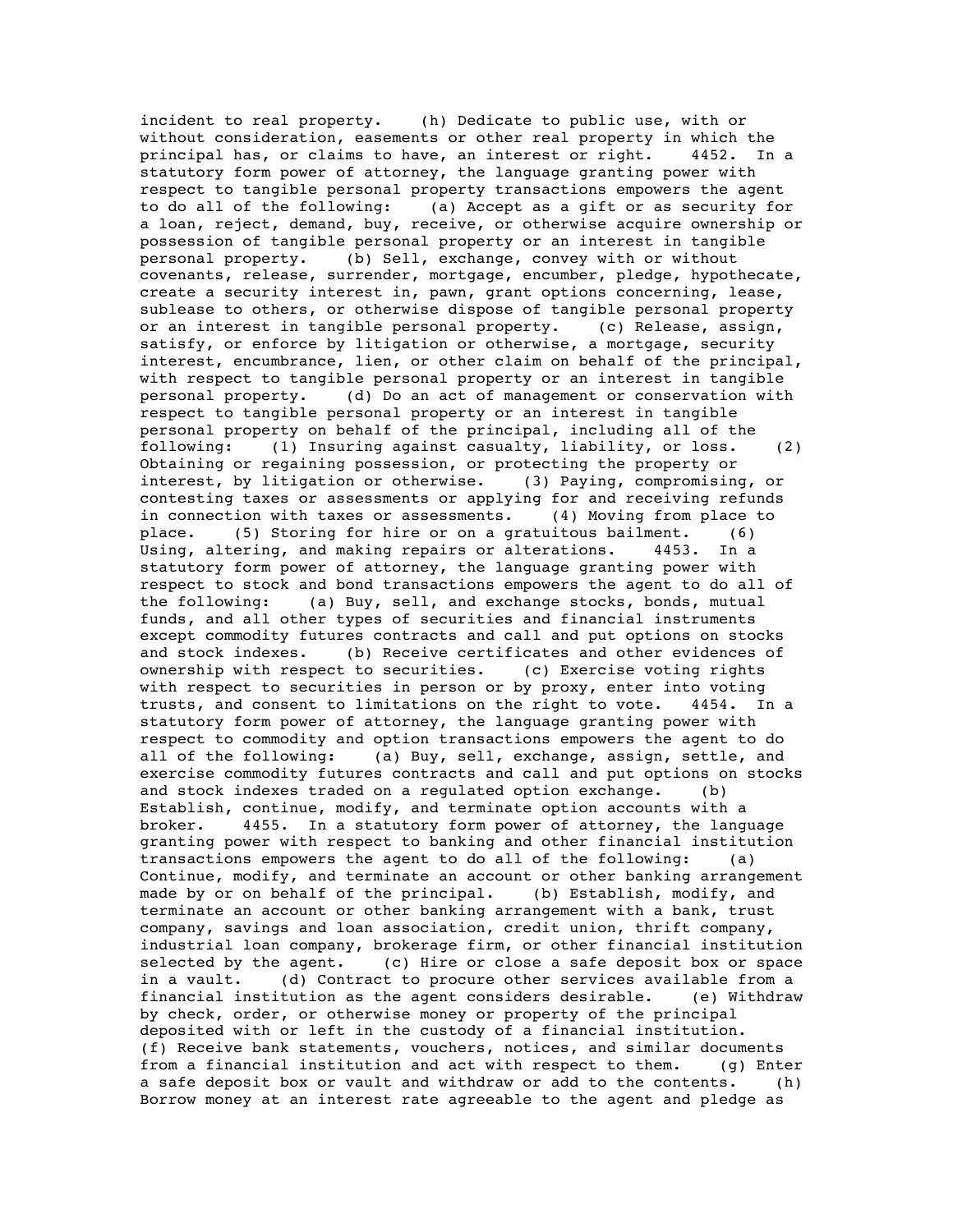security personal property of the principal necessary in order to borrow, pay, renew, or extend the time of payment of a debt of the principal. (i) Make, assign, draw, endorse, discount, guarantee, and negotiate promissory notes, checks, drafts, and other negotiable or nonnegotiable paper of the principal, or payable to the principal or the principal's order, receive the cash or other proceeds of those transactions, and accept a draft drawn by a person upon the principal and pay it when due. (j) Receive for the principal and act upon a sight draft, warehouse receipt, or other negotiable or nonnegotiable instrument. (k) Apply for and receive letters of credit, credit cards, and traveler's checks from a financial institution, and give an indemnity or other agreement in connection with letters of credit. (l) Consent to an extension of the time of payment with respect to commercial paper or a financial transaction with a financial institution. 4456. In a statutory form power of attorney, the language granting power with respect to business operating transactions empowers the agent to do all of the following: (a) Operate, buy, sell, enlarge, reduce, and terminate a business interest. (b) To the extent that an agent is permitted by law to act for a principal and subject to the terms of the partnership agreement: (1) Perform a duty or discharge a liability and exercise a right, power, privilege, or option that the principal has, may have, or claims to have, under a partnership agreement, whether or not the principal is a partner. (2) Enforce the terms of a partnership agreement by litigation or otherwise. (3) Defend, submit to arbitration, settle, or compromise litigation to which the principal is a party because of membership in the partnership. (c) Exercise in person or by proxy, or enforce by litigation or otherwise, a right, power, privilege, or option the principal has or claims to have as the holder of a bond, share, or other instrument of similar character, and defend, submit to arbitration, settle, or compromise litigation to which the principal is a party because of a bond, share, or similar instrument. (d) With respect to a business owned solely by the principal: (1) Continue, respect to a business owned solely by the principal: modify, renegotiate, extend, and terminate a contract made with an individual or a legal entity, firm, association, or corporation by or on behalf of the principal with respect to the business before execution of the power of attorney. (2) Determine the policy of the business as to (A) the location of its operation, (B) the nature and extent of its business, (C) the methods of manufacturing, selling, merchandising, financing, accounting, and advertising employed in its operation,  $(D)$  the amount and types of insurance carried, and  $(E)$  the mode of engaging, compensating, and dealing with its accountants,<br>attorneys, and other agents and employees. (3) Change the name or attorneys, and other agents and employees. form of organization under which the business is operated and enter into a partnership agreement with other persons or organize a corporation to take over all or part of the operation of the business. (4) Demand and receive money due or claimed by the principal or on the principal's behalf in the operation of the business, and control and disburse the money in the operation of the business. (e) Put additional capital into a business in which the principal has an interest. (f) Join in a plan of reorganization, consolidation, or merger of the business. (g) Sell or liquidate a business or part of it at the time and upon the terms the agent considers desirable. (h) Represent the principal in establishing the value of a business under a buy-out agreement to which the principal is a party. (i) Prepare, sign, file, and deliver reports, compilations of information, returns, or other papers with respect to a business which are required by a governmental agency or instrumentality or which the agent considers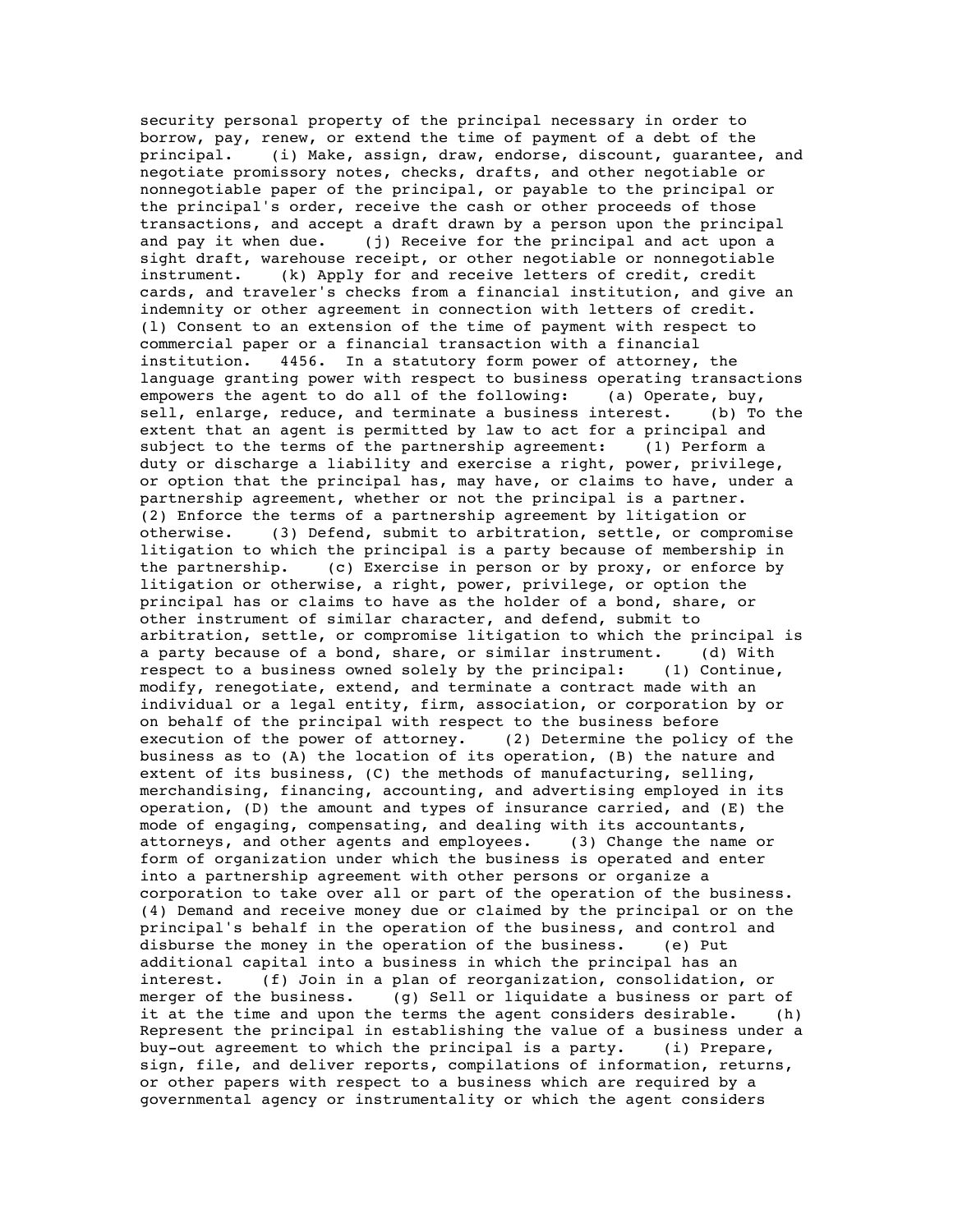desirable, and make related payments. (j) Pay, compromise, or contest taxes or assessments and do any other act which the agent considers desirable to protect the principal from illegal or unnecessary taxation, fines, penalties, or assessments with respect to a business, including attempts to recover, in any manner permitted by law, money paid before or after the execution of the power of attorney. 4457. In a statutory form power of attorney, the language granting power with respect to insurance and annuity transactions empowers the agent to do all of the following: (a) Continue, pay the premium or assessment on, modify, rescind, release, or terminate a contract procured by or on behalf of the principal that insures or provides an annuity to either the principal or another person, whether or not the principal is a beneficiary under the contract. (b) Procure new, different, and additional contracts of insurance and annuities for the principal and the principal's spouse, children, and other dependents, and select the amount, type of insurance or annuity, and mode of payment. (c) Pay the premium or assessment on, modify, rescind, release, or terminate a contract of insurance or annuity procured by the agent. (d) Apply for and receive a loan on the security of the contract of insurance or annuity. (e) Surrender and receive the cash surrender value. (f) Exercise an election. (g) Change the manner<br>of paying premiums. (h) Change or convert the type of insurance (h) Change or convert the type of insurance contract or annuity as to any insurance contract or annuity with respect to which the principal has or claims to have a power described in this section. (i) Apply for and procure government aid to guarantee or pay premiums of a contract of insurance on the life of the principal. (j) Collect, sell, assign, hypothecate, borrow upon, or pledge the interest of the principal in a contract of insurance or annuity. (k) Pay from proceeds or otherwise, compromise or contest, and apply for refunds in connection with, a tax or assessment levied by a taxing authority with respect to a contract of insurance or annuity or its proceeds or liability accruing by reason of the tax or assessment. 4458. In a statutory form power of attorney, the language granting power with respect to estate, trust, and other beneficiary transactions, empowers the agent to act for the principal in all matters that affect a trust, probate estate, guardianship, conservatorship, escrow, custodianship, or other fund from which the principal is, may become, or claims to be entitled, as a beneficiary, to a share or payment, including the power to do all of the following: (a) Accept, receive, receipt for, sell, assign, pledge, or exchange, a share in, or payment from, the fund. (b) Demand or obtain by litigation or otherwise money or other thing of value to which the principal is, may become, or claims to be entitled by reason of the fund. (c) Initiate, participate in, and oppose litigation to ascertain the meaning, validity, or effect of a deed, will, declaration of trust, or other instrument or transaction affecting the interest of the principal. (d) Initiate, participate in, and oppose litigation to remove, substitute, or surcharge a fiduciary. (e) Conserve, invest, disburse, and use anything received for an authorized purpose. (f) Transfer an interest of the principal in real property, stocks, bonds, accounts with financial institutions, insurance, and other property, to the trustee of a revocable trust created by the principal as settlor. (g) Disclaim a detrimental transfer to the principal with the approval of the court. 4459. In a statutory form power of attorney, the language with respect to claims and litigation empowers the agent to do all of the following: (a) Assert and prosecute before a court or administrative agency a claim, claim for relief, cause of action, counterclaim, cross-complaint, or offset, and defend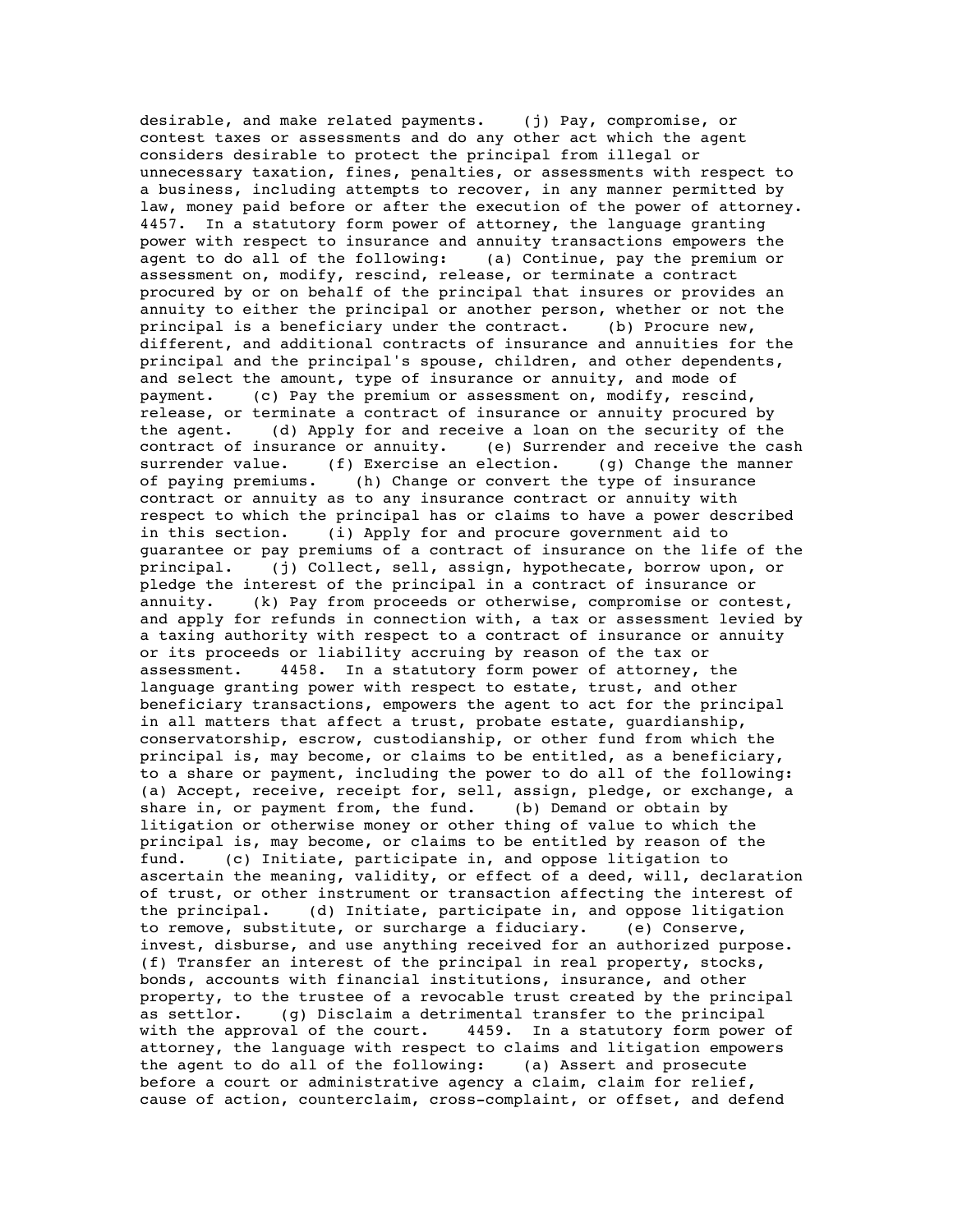against an individual, a legal entity, or government, including suits to recover property or other thing of value, to recover damages sustained by the principal, to eliminate or modify tax liability, or to seek an injunction, specific performance, or other relief. (b) Bring an action to determine adverse claims, intervene in litigation, and act as amicus curiae. (c) In connection with litigation: (1) Procure an attachment, garnishment, libel, order of arrest, or other preliminary, provisional, or intermediate relief and use any available procedure to effect, enforce, or satisfy a judgment, order, or decree. (2) Perform any lawful act, including acceptance of tender, offer of judgment, admission of facts, submission of a controversy on an agreed statement of facts, consent to examination before trial, and binding the principal in litigation. (d) Submit to arbitration, settle, and propose or accept a compromise with respect to a claim or litigation. (e) Waive the issuance and service of process upon the principal, accept service of process, appear for the principal, designate persons upon whom process directed to the principal may be served, execute and file or deliver stipulations on the principal's behalf, verify pleadings, seek appellate review, procure and give surety and indemnity bonds, contract and pay for the preparation and printing of records and briefs, receive and execute and file or deliver a consent, waiver, release, confession of judgment, satisfaction of judgment, notice, agreement, or other instrument in connection with the prosecution, settlement, or defense of a claim or litigation. (f) Act for the principal with respect to bankruptcy or insolvency proceedings, whether voluntary or involuntary, concerning the principal or some other person, or with respect to a reorganization proceeding, or with respect to an assignment for the benefit of creditors, receivership, or application for the appointment of a receiver or trustee which affects an interest of the principal in property or other thing of value. (g) Pay a judgment against the principal or a settlement made in connection with litigation and receive and conserve money or other thing of value paid in settlement of or as proceeds of a claim or litigation. 4460. (a) In a statutory form power of attorney, the language granting power with respect to personal and family maintenance empowers the agent to do all of the following: (1) Do the acts necessary to maintain the customary standard of living of the principal, the principal's spouse, children, and other individuals customarily or legally entitled to be supported by the principal, including providing living quarters by purchase, lease, or other contract, or paying the operating costs, including interest, amortization payments, repairs, and taxes on premises owned by the principal and occupied by those individuals. individuals described in paragraph (1) all of the following: (A) Normal domestic help. (B) Usual vacations and travel expenses. (C) Funds for shelter, clothing, food, appropriate education, and other current living costs. (3) Pay for the individuals described in paragraph (1) necessary medical, dental, and surgical care,<br>hospitalization, and custodial care. (4) Continue any provision made hospitalization, and custodial care. by the principal, for the individuals described in paragraph (1), for automobiles or other means of transportation, including registering, licensing, insuring, and replacing them. (5) Maintain or open charge accounts for the convenience of the individuals described in paragraph (1) and open new accounts the agent considers desirable to accomplish a lawful purpose. (6) Continue payments incidental to the membership or affiliation of the principal in a church, club, society, order, or other organization and continue contributions to those organizations. (b) The authority of an agent with respect to personal and family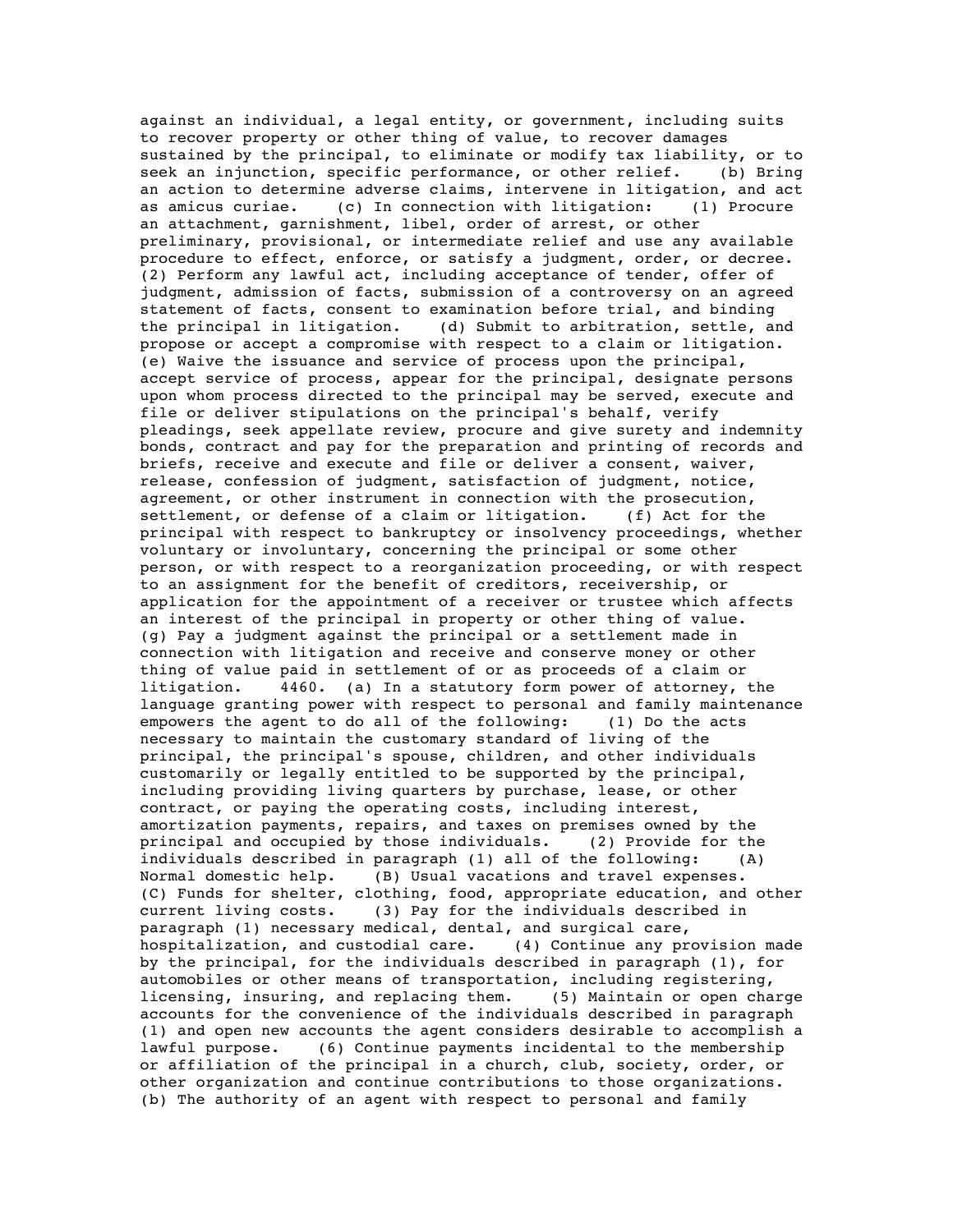maintenance under this section is not dependent on any other grant of authority to the agent to make gifts on the principal's behalf and is not limited by any limitation that otherwise applies to the authority of the agent to make gifts on the principal's behalf. 4461. In a statutory form power of attorney, the language granting power with respect to benefits from social security, Medicare, Medicaid, or other governmental programs, or civil or military service, empowers the agent to do all of the following: (a) Execute vouchers in the name of the principal for allowances and reimbursements payable by the United States or a foreign government or by a state or subdivision of a state to the principal, including allowances and reimbursements for transportation of the individuals described in paragraph (1) of subdivision (a) of Section 4460, and for shipment of their household effects. (b) Take possession and order the removal and shipment of property of the principal from a post, warehouse, depot, dock, or other place of storage or safekeeping, either governmental or private, and execute and deliver a release, voucher, receipt, bill of lading, shipping ticket, certificate, or other instrument for that purpose. (c) Prepare, file, and prosecute a claim of the principal to a benefit or assistance, financial or otherwise, to which the principal claims to be entitled, under a statute or governmental regulation. (d) Prosecute, defend, submit to arbitration, settle, and propose or accept a compromise with respect to any benefits the principal may be entitled to receive. (e) Receive the financial proceeds of a claim of the type described in this section, conserve, invest, disburse, or use anything received for a lawful purpose. 4462. In a statutory form power of attorney, the language granting power with respect to retirement plan transactions empowers the agent to do all of the following: (a) Select payment options under any retirement plan in which the principal participates, including plans for self-employed individuals. (b) Make voluntary contributions to those plans. (c) Exercise the investment powers available under any self-directed retirement plan. (d) Make rollovers of plan benefits into other retirement plans. (e) If authorized by the plan, borrow from, sell assets to, and purchase assets from the plan. (f) Waive the right of the principal to be a beneficiary of a joint or survivor annuity if the principal is a spouse who is not employed. 4463. In a statutory form power of attorney, the language granting power with respect to tax matters empowers the agent to do all of the following: (a) Prepare, sign, and file federal, state, local, and foreign income, gift, payroll, Federal Insurance Contributions Act returns, and other tax returns, claims for refunds, requests for extension of time, petitions regarding tax matters, and any other tax-related documents, including receipts, offers, waivers, consents (including consents and agreements under Internal Revenue Code Section 2032A or any successor section), closing agreements, and any power of attorney required by the Internal Revenue Service or other taxing authority with respect to a tax year upon which the statute of limitations has not run and to the tax year in which the power of attorney was executed and any subsequent tax year. (b) Pay taxes due, collect refunds, post bonds, receive confidential information, and contest deficiencies determined by the Internal Revenue Service or other taxing authority. (c) Exercise any election available to the principal under federal, state, local, or foreign tax law. (d) Act for the principal in all tax matters for all periods before the Internal Revenue Service and any other taxing authority. 4464. The powers described in this chapter are exercisable equally with respect to an interest the principal has when the statutory form power of attorney is executed or acquires later,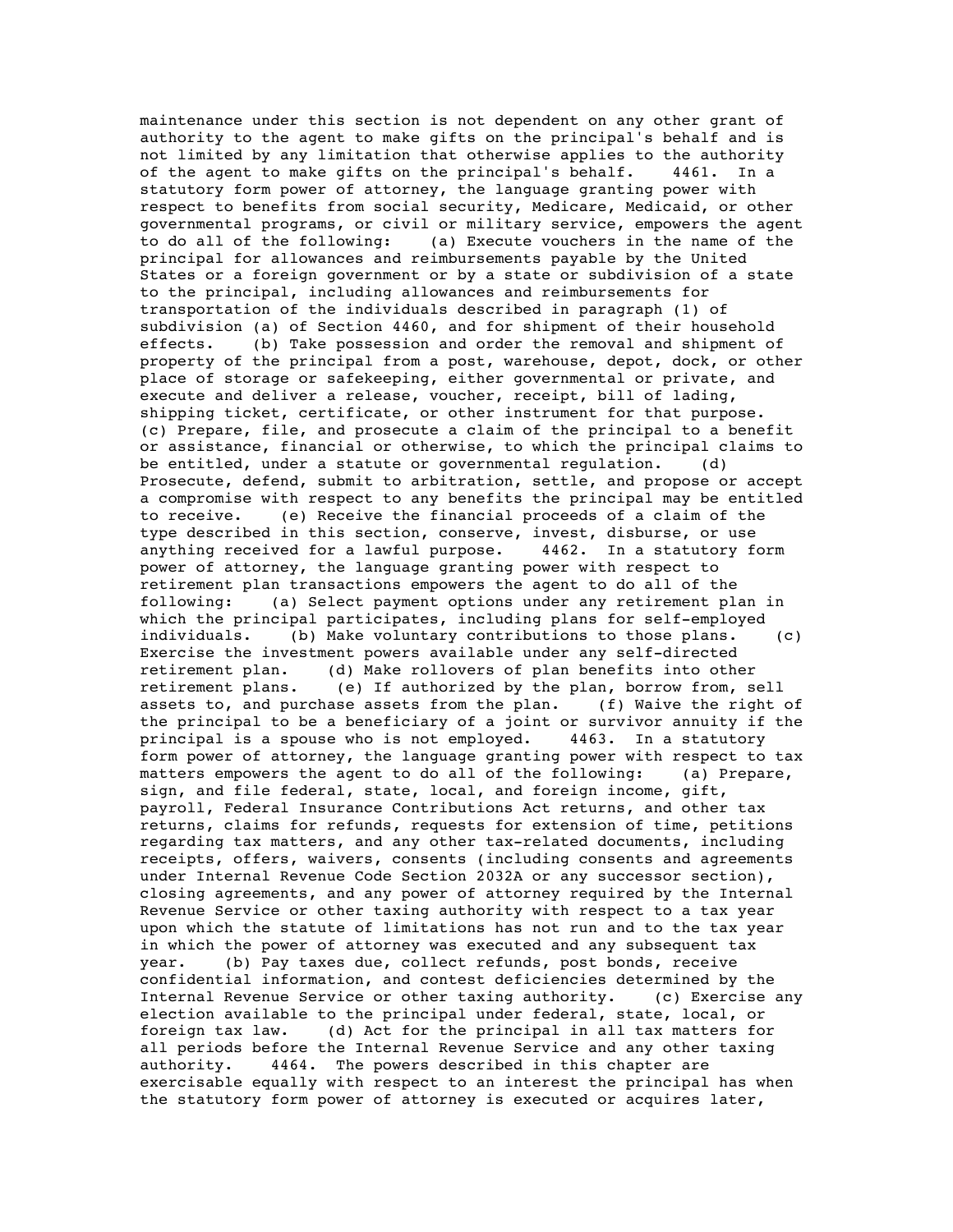whether or not the property is located in this state, and whether or not the powers are exercised or the power of attorney is executed in this state. 4465. A statutory form power of attorney under this part does not empower the agent to take any of the actions specified in Section 4264 unless the statutory form power of attorney expressly grants that authority to the attorney-in-fact.

## **PROBATE CODE SECTION 4500-4505**

 4500. A power of attorney is exercisable free of judicial intervention, subject to this part. 4501. The remedies provided in this part are cumulative and not exclusive of any other remedies provided by law. 4502. Except as provided in Section 4503, this part is not subject to limitation in the power of attorney. 4503. (a) Subject to subdivision (b), a power of attorney may expressly eliminate the authority of a person listed in Section 4540 to petition the court for any one or more of the purposes enumerated in Section 4541 if both of the following requirements are satisfied: (1) The power of attorney is executed by the principal at a time when the principal has the advice of a lawyer authorized to practice law in the state where the power of attorney is executed. (2) The principal's lawyer signs a certificate stating in substance: "I am a lawyer lawyer signs a certificate stating in substance: authorized to practice law in the state where this power of attorney was executed, and the principal was my client at the time this power of attorney was executed. I have advised my client concerning his or her rights in connection with this power of attorney and the applicable law and the consequences of signing or not signing this power of attorney, and my client, after being so advised, has executed this power of attorney." (b) A power of attorney may not limit the authority of the attorney-in-fact, the principal, the conservator of the person or estate of the principal, or the public guardian to petition under this part. 4504. There is no right to a jury trial in proceedings under this division. 4505. Except as otherwise provided in this division, the general provisions in Division 3 (commencing with Section 1000) apply to proceedings under this division.

### **PROBATE CODE SECTION 4520-4523**

 4520. (a) The superior court has jurisdiction in proceedings under this division. (b) The court in proceedings under this division is a court of general jurisdiction and the court, or a judge of the court, has the same power and authority with respect to the proceedings as otherwise provided by law for a superior court, or a judge of the superior court, including, but not limited to, the matters authorized by Section 128 of the Code of Civil Procedure. 4521. The court may exercise jurisdiction in proceedings under this division on any basis permitted by Section 410.10 of the Code of Civil Procedure. 4522. Without limiting Section 4521, a person who acts as an attorney-in-fact under a power of attorney governed by this division is subject to personal jurisdiction in this state with respect to matters relating to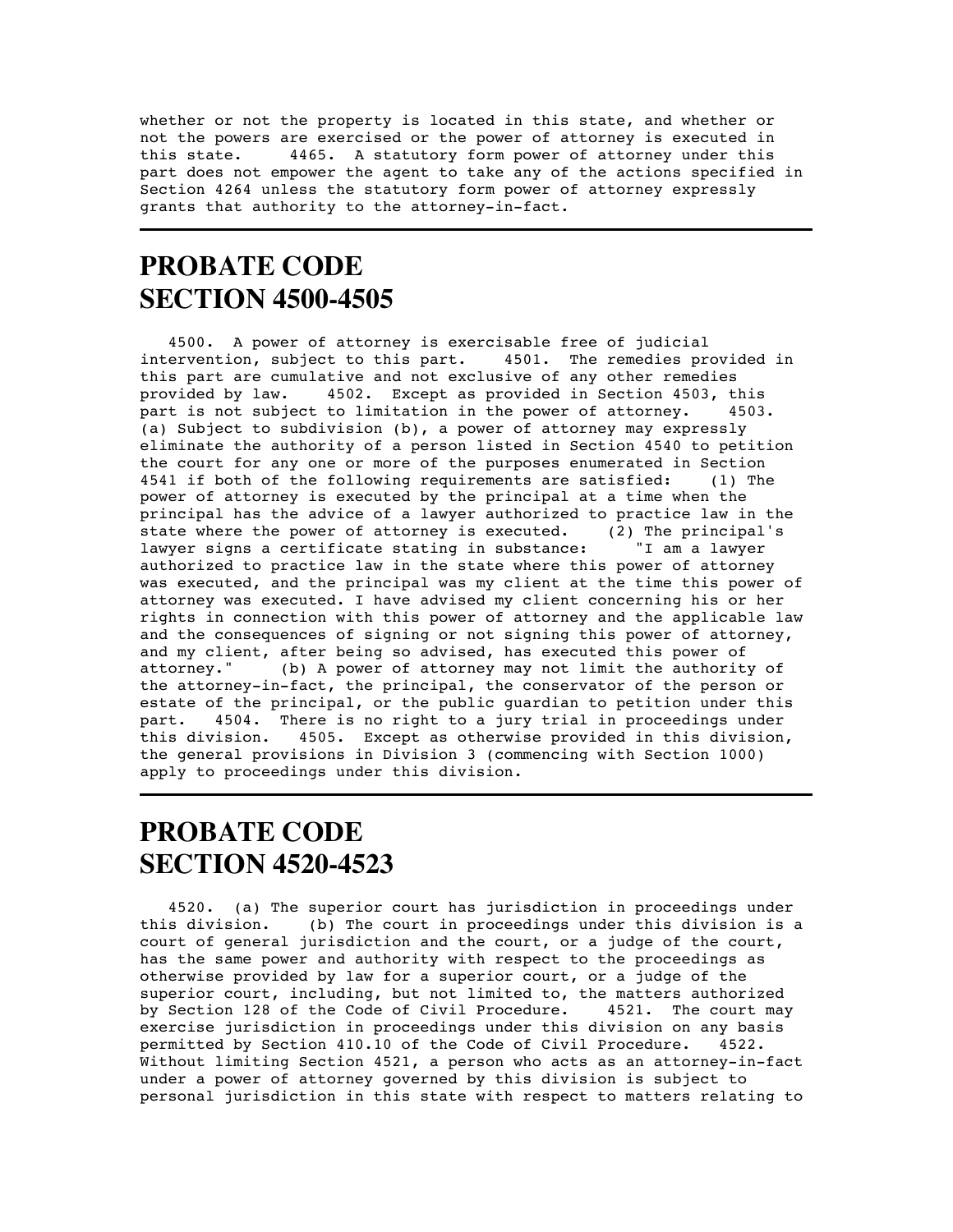acts and transactions of the attorney-in-fact performed in this state or affecting property or a principal in this state. 4523. The proper county for commencement of a proceeding under this division shall be determined in the following order of priority: (a) The county in which the principal resides. (b) The county in which the attorney-in-fact resides. (c) A county in which property subject to the power of attorney is located. (d) Any other county that is in the principal's best interest.

## **PROBATE CODE SECTION 4540-4545**

 4540. Subject to Section 4503, a petition may be filed under this part by any of the following persons: (a) The attorney-in-fact. (b) The principal. (c) The spouse of the principal. (d) A relative of the principal. (e) The conservator of the person or estate of the principal. (f) The court investigator, described in Section 1454, of the county where the power of attorney was executed or where the principal resides. (g) The public guardian of the county where the power of attorney was executed or where the principal resides. (h) The personal representative or trustee of the principal's successor in intere (i) The principal's successor in interest. (j) A person who is requested in writing by an attorney-in-fact to take action. (k) Any other interested person or friend of the principal. 4541. A petition may be filed under this part for any one or more of the following purposes: (a) Determining whether the power of attorney is in effect or has terminated. (b) Passing on the acts or proposed acts of the attorney-in-fact, including approval of authority to disobey the principal's instructions pursuant to subdivision (b) of Section 4234. (c) Compelling the attorney-in-fact to submit the attorney-in-fact' s accounts or report the attorney-in-fact's acts as attorney-in-fact to the principal, the spouse of the principal, the conservator of the person or the estate of the principal, or to any other person required by the court in its discretion, if the attorneyin-fact has failed to submit an accounting or report within 60 days after written request from the person filing the petition. (d) Declaring that the authority of the attorney-in-fact is revoked on a determination by the court of all of the following: (1) The attorney-in-fact has violated or is unfit to perform the fiduciary<br>duties under the power of attorney. (2) At the time of the duties under the power of attorney. determination by the court, the principal lacks the capacity to give or to revoke a power of attorney. (3) The revocation of the attorneyin-fact's authority is in the best interest of the principal or the principal's estate. (e) Approving the resignation of the attorneyin-fact: (1) If the attorney-in-fact is subject to a duty to act under Section 4230, the court may approve the resignation, subject to any orders the court determines are necessary to protect the principal's interests. (2) If the attorney-in-fact is not subject to a duty to act under Section 4230, the court shall approve the resignation, subject to the court's discretion to require the attorneyin-fact to give notice to other interested persons. (f) Compelling a third person to honor the authority of an attorney-in-fact. 4542. A proceeding under this part is commenced by filing a petition stating facts showing that the petition is authorized under this part, the grounds of the petition, and, if known to the petitioner, the terms of